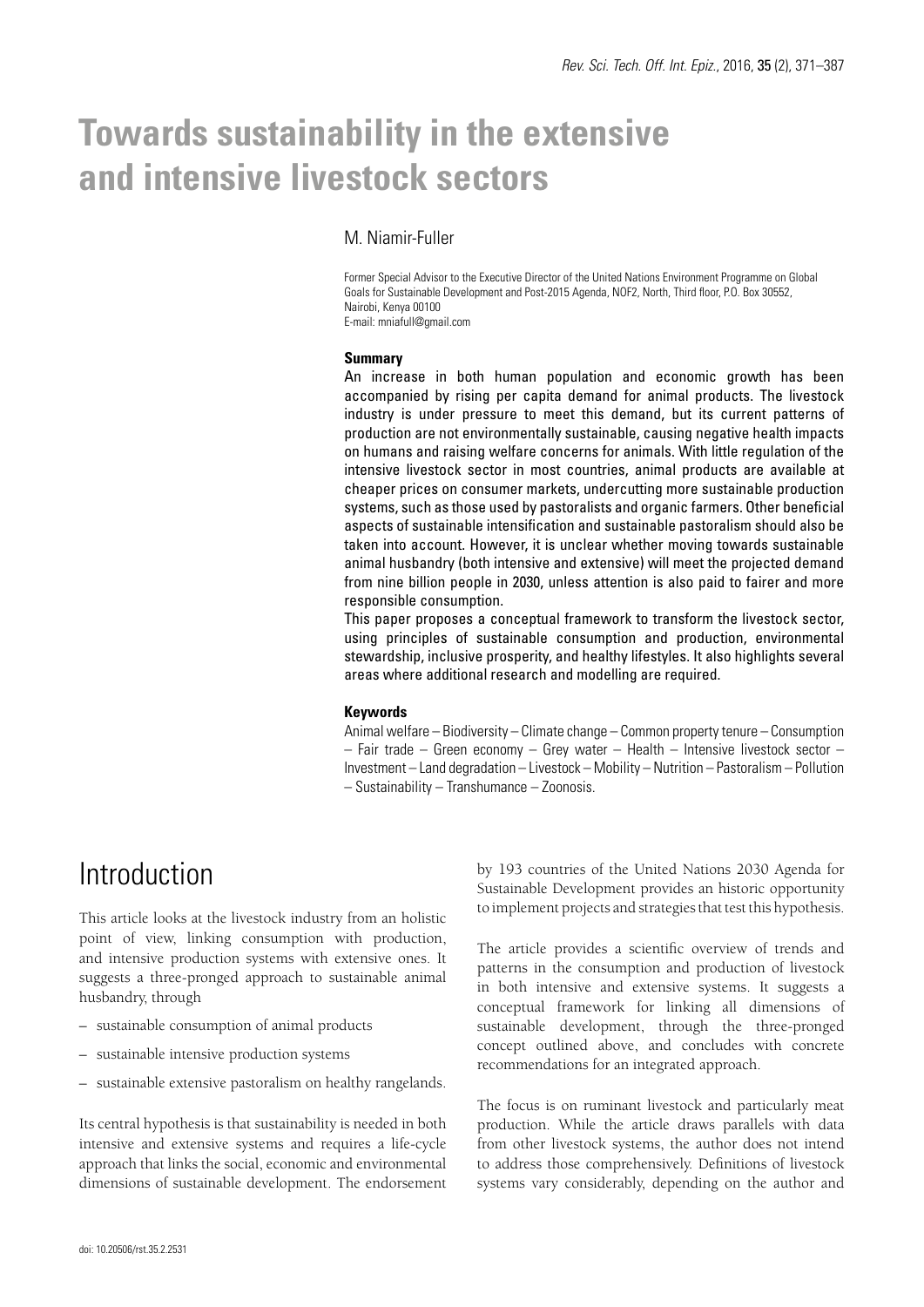institution involved, which is also one reason behind the disparity in estimated total numbers of pastoralists worldwide. In this paper, 'extensive systems' are defined as those relying primarily on natural grassland or rangeland with basic improvements in availability of water and shelter. In 'intensive systems', animals are raised in confined spaces, relying entirely on externally sourced feed – some have labelled them 'factory livestock'. The paper deliberately juxtaposes the two extremes of the livestock industry (large commercial intensive systems versus very extensive and mobile pastoral systems) for the purpose of simplicity, but the author recognises that there are many types and forms of livestock systems in between, and that the integrated solutions discussed here would need to be adapted to each system.

## Consumption

The consumption of meat and eggs has risen exponentially in the past three decades, according to statistics from the Food and Agriculture Organization of the United Nations (FAO). The world's livestock sector is growing at an unprecedented rate and, according to the World Health Organization (WHO), the driving force behind this enormous surge is a combination of population growth, rising incomes and urbanisation. The rising personal wealth of the middle classes in emerging economies, especially those of China and Brazil (1), is the primary driver of increasing meat consumption. World per capita consumption of meat was 30 kg per year in 1980, growing to 41.2 kg in 2005. If current trends continue, it is expected to increase to 45.3 kg by 2030 (2). The share of meat and offals, as a percentage of dietary energy supply, more than doubled between 1992 and 2014 (3).

In global terms, the supply of animal protein per capita increased by about 29% between 1992 and 2014 (4), and annual meat production is projected to increase from 218 million tons in 1997–1999 to 376 million tons by 2030 (4). However, meat production in some countries, especially those with traditionally strong livestock sectors, has decreased – for example, in Chad, Mongolia and Switzerland, each for very different reasons. Prices are expected to continue to fall because of overall increasing trends in production, and consumption is expected to continue to increase. However, if rising meat consumption is associated with the rise of the middle class in urban areas and growing obesity among the rich (5), then it is unclear how the poor have benefited or will benefit from falling prices. Urbanisation may be associated with increased meat consumption, but there is anecdotal evidence to suggest that in some developing countries there may be a gender gap. For example, in the city of Moshi (Tanzania), the rate of kwashiorkor (protein deficiency) among women is very high, because traditionally men take the choicest and most nutritious parts of the animal's meat (Dr E. Mrema, Director, United Nations Environment Programme [UNEP], personal communication, 2015). More research into the relationship between rising meat consumption, malnutrition and poverty are necessary before firm conclusions can be drawn. An increase in the consumption of meat and milk is associated with better nutrition for the undernourished, but is not necessarily a benefit for those who over-consume. The FAO suggests that the safe level of protein consumption is about 58 g per adult per day (or 21 kg per year). It is possible to live healthily without eating animal products, but they do provide nutritional benefits, particularly through micronutrients. The FAO states that, although essential minerals such as iron and zinc are also present in cereal staples, they have lower bioavailability in plant-based foods, due to their form and the presence of absorption inhibitors, such as phytates (2). WHO similarly states that the high-value protein provided by the livestock sector improves the nutrition of the vast majority of the world.

The WHO also cautions that the excessive consumption of animal products in some countries and social classes can lead to excessive intakes of fat and resultant health problems. Such concerns are leading to calls for a complete conversion to plant-based diets. One in eight British adults has now given up eating meat and fish, according to new research by analysts Mintel. Some 12% now follow vegetarian or vegan diets, or 20% of those aged between 16 and 24. Millions more are 'flexitarians', cutting back substantially on the amount of meat they eat. This has led to a booming market (£625 million per year in 2013) for meat-free products in Britain (6).

The International Food Policy Research Institute (IFPRI) International Model for Policy Analysis of Agricultural Commodities and Trade (IMPACT) predicts that, by 2030, if high-income people were to reduce meat consumption in favour of healthier diets, and low-income people were to increase meat consumption for improved nutrition, then the global consumption of meat would fall by 19.2% (compared to the baseline of 2000), and the demand for coarse feed grains would fall by 14% (7). It is not clear whether market forces alone (such as price variability of livestock products) can cause changes in global patterns of consumption, and more research is needed to establish the correlative factors.

## Intensive production systems

Most animal products today are being supplied through intensification of the livestock industry. A recent report estimates that 66% of all land-based animals (i.e. not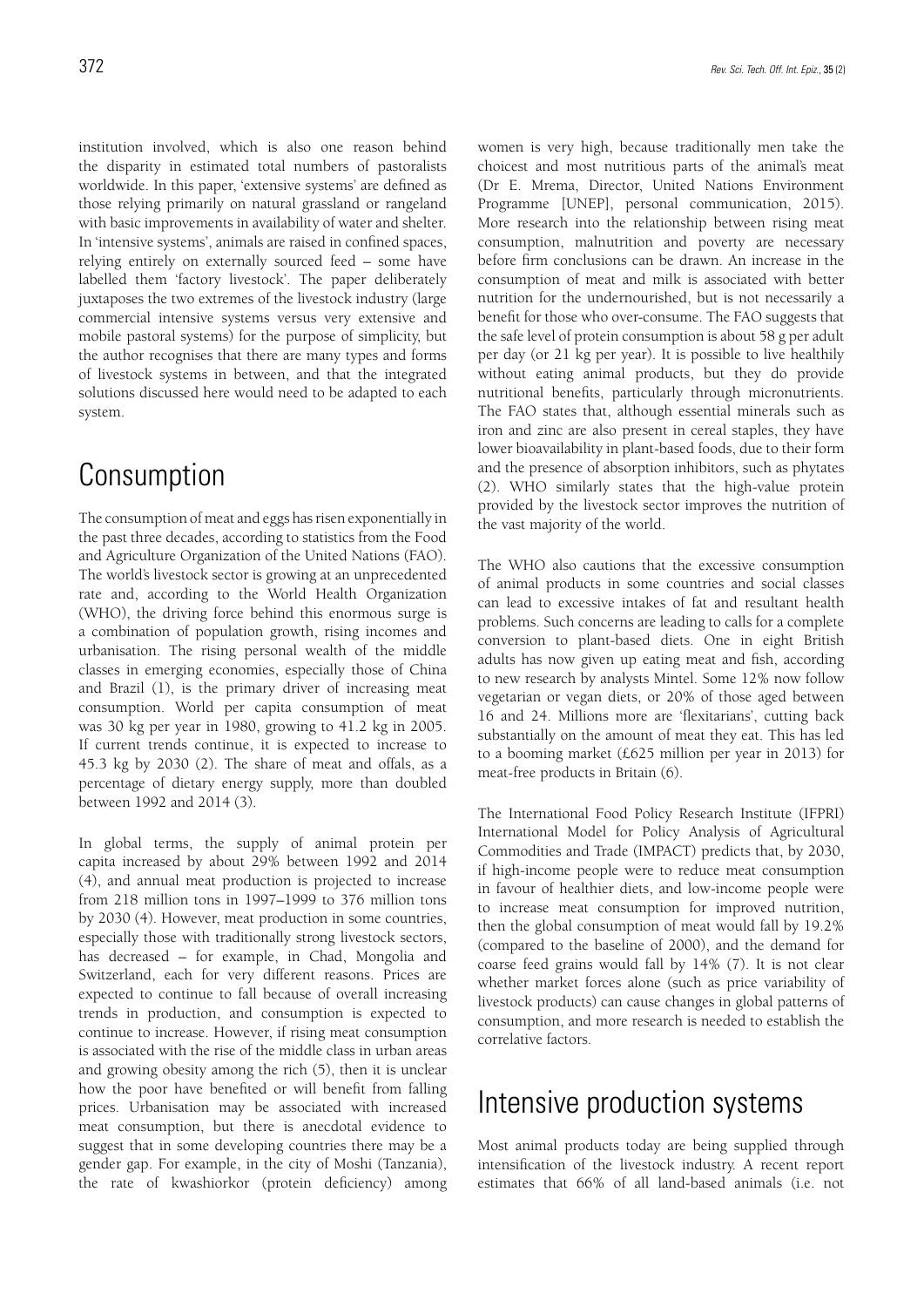counting fisheries) are produced in intensive farming systems (S. Lindholt, unpublished data, 2015). The World Bank states that the majority of meat is expected to be produced in the intensive, large-scale commercial sector because of at least three factors:

- *i)* continuing benefits from economic concentration
- *ii)* preferential treatment for tariffs and subsidies, and

*iii)*poor environmental regulation, so that such enterprises spend less on mitigating these effects (8).

However, less is known about trends in the production of ruminants than about trends in the production of poultry and pigs, and it is likely that global statistics are skewed by very large transformations in the latter.

Historically, industrialised countries have been able to double their meat production while reducing land requirements for livestock by 20% through intensification (2). Between 1981 and 2000, the total factor productivity of livestock increased at an annual rate of 1.1–2.7% (ruminant and non-ruminant), outstripping that for crops (0.5%) (9), and signalling the potential for intensification to increase the efficient use of natural resources. The FAO has also concluded that intensive systems today have lower carbon footprints than extensive ones (10). For example, a study in North America showed that there was a 74% increase in carbon footprint per unit for pasture-raised beef, compared to corn-fed feedlot beef. Another study showed 1.3 kg of carbon dioxide equivalent  $(CO_2e)$  per kg of milk in North America, compared to 7.6 kg of  $CO<sub>2</sub>e$  per kg of milk in Africa. Other studies in the United States (USA) also support this conclusion (11). The key differences are due to lower growth rates/finished weights, reduced feed conversion efficiency, and more roughage in the diets (and therefore higher methane production) in extensive systems. However, controversy continues as to the methodologies used in these different studies and the comparability of their results. Furthermore, very few studies have compared the full range of greenhouse gases across systems – for example, there is evidence that nitrous oxide emissions are higher in intensive systems than in extensive ones, due to the use of fertiliser in feed production (see www.ghgonline.org). Similarly, methane emissions from liquid system manure management in North American intensive dairy operations are relatively higher than those from pasture-raised dairy operations (10).

It is also crucial to consider all environmental factors, not just greenhouse gases. A study in Uruguay compared carbon, erosion, nutrients and energy use in rangelands, seeded pastures and confined feedlots, and concluded that intensive systems create more environmental damage than extensive systems (12).

Forty percent of all arable land is being used to produce animal feed (1), with a grain-to-food conversion ratio that does not compare well with directly converting grain to human food. UNEP estimates that the cereals used to produce feed for animals could instead feed 3.5 billion people (13). Fifty percent of fertiliser applied to agricultural land and 70% of herbicide use in agriculture are attributed to animal feed production (14). However, there is evidence of large differences between countries in the use of synthetic fertiliser. For example, Chinese farmers apply, on average, 525 lbs of fertiliser to each acre of cropland (of which 200 lbs is estimated to be in excess and released to the environment), while Kenyan farmers apply, on average, 6 lbs per acre (15). Globally, it is estimated that, in the period between 1950 and 2000, the amount of fertiliser used resulted in a net soil surplus of more than 80% for nitrogen, and the phosphorus surplus increased by a factor of seven (16). As a result of this excessive application, nutrient accumulation in watersheds is on the rise, causing 'dead zones' and eutrophication, the leading cause of wetland and marine hypoxia (17). Methane and nitrous oxide emissions from such releases also add to global warming.

Feed production uses 37% of all the water estimated to be used in crop production (18). The grey-water footprint (pollution of surface or groundwater) for industrial livestock is more than double that of pasture-raised livestock: an average of  $712 \text{ m}^3$  of grey water per ton of beef in industrial beef production, compared to  $243 \text{ m}^3$  per ton in extensive beef production in seven industrialised countries (19).

Waste management from intensive systems is also an increasing challenge, especially in urban and peri-urban areas. For example, increasing demand for pig meat in the Philippines has fuelled a rapid rise in intensive urban and peri-urban pig farming, but these enterprises are unable to manage the accumulation of waste and nutrients. On the other hand, pig farming in rural areas does not leave the same footprint because of the availability of cropland to absorb the manure/nutrients as factors of production (20). Another form of waste, i.e. food loss and wastage, is of growing concern to many. About one-third of the food produced for human consumption – around 1.3 billion tons (21) – is lost or wasted every year. A quarter of this would be enough to feed the hungry in the world (22). But such estimates do not include the losses associated with producing feed for animals (roughly one-third of all cereals, one-quarter of all fish, etc.).

Although they have been banned internationally for the past decade, some types of persistent organic pollutants (especially dioxins) continue to appear in meat products, due to contaminated feed. For example, incidences of increased dioxin levels in milk or animal feed have been traced back to clay, fat or citrus pulp pellets used in the production of animal feed. In late 2008, Ireland recalled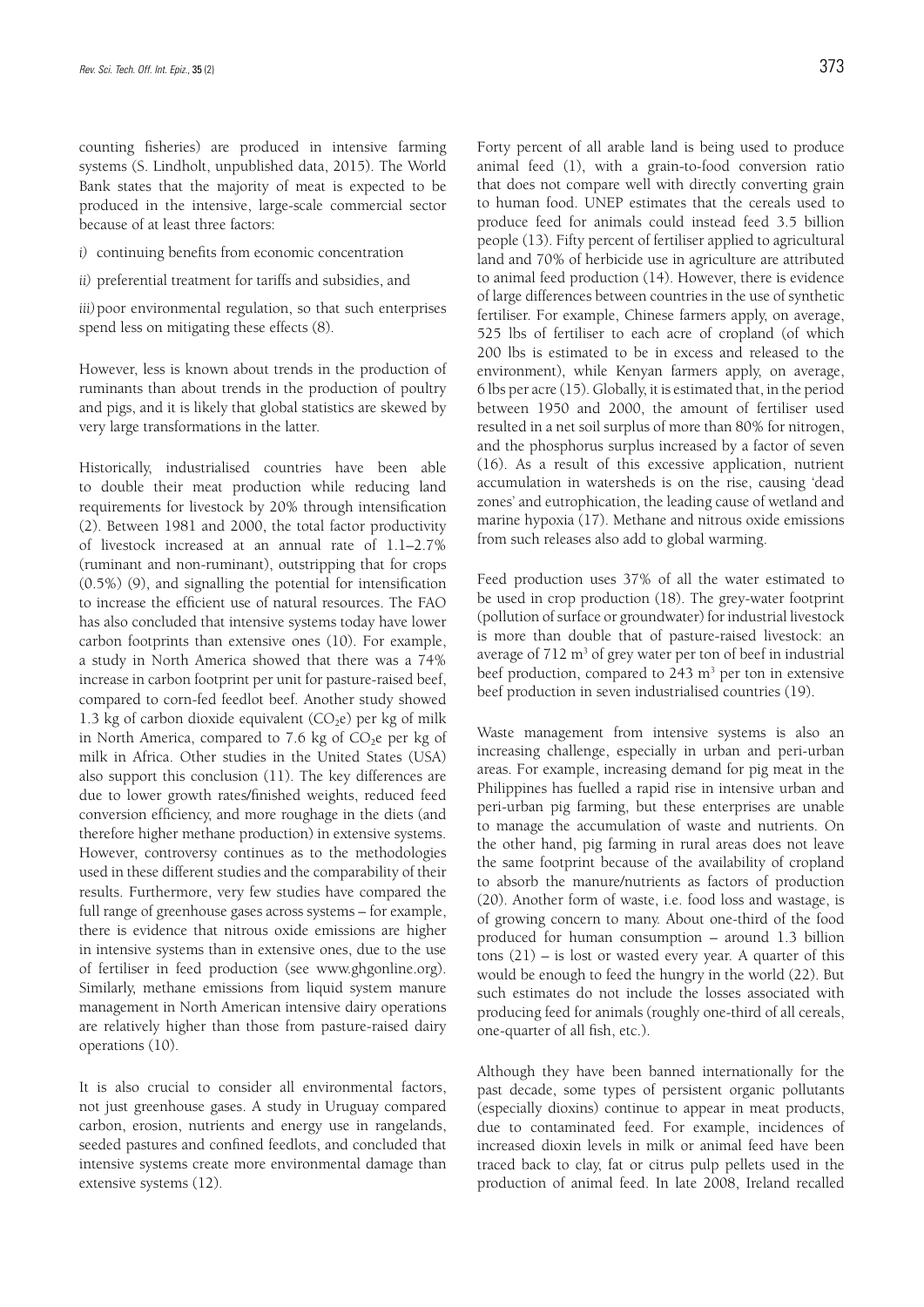many tons of pork and pork products when up to 200 times the safe limit of dioxins was detected and traced back to the use of herbicides and pesticides in feed (23).

Antibiotics used in animal feed for non-therapeutic reasons increased from 91,000 kg in 1950 to 9.3 million kg in 1999. Almost half of the world's antibiotics are fed to livestock as growth enhancers. Between 30% and 90% of antibiotics are excreted in faeces and urine, with residual impacts on the environment, and are a direct cause of growing antibiotic resistance (24). Livestock intensification has led to an increased risk of zoonosis (25). Some forms of zoonoses have been known for a long time and affect all livestock systems (26) (e.g. rabies, anthrax, brucellosis and influenza), but more than three-quarters of new, emerging, or reemerging human diseases (e.g. avian influenza, West Nile virus, and severe acute respiratory syndrome) are caused by pathogens originating either from animals or from products of animal origin (25). An important contributing factor is the close proximity of intensive livestock production systems to people in urban and peri-urban areas (8). There is also evidence to show that intensively produced animal foods are less nutritious than those produced in extensive systems. For example, a study on reindeer meat showed a higher concentration of Omega-3 fats in range-fed meat than in intensively produced meat(27). Concerns have also been raised about the welfare of animals in so-called 'factory farms', particularly because of confinement, high density, and other ill treatment (28, 29).

The environmental impact of the intensive livestock industry is rarely regulated, and so producers do not factor in the costs of remediation. The domination of the market by the large commercial sector undermines local rural economies. This is more evident in regional and national markets than global ones, although it may have an adverse effect on developing countries that import most of their livestock products, such as Mexico. Because of their perishable nature, livestock products tend to be traded regionally rather than globally, with a few exceptions, e.g. ultra-high treated (UHT) longlife milk or milk powder (dry milk).

Large-scale livestock production frequently produces unsaleable surpluses, often as a consequence of an intricate nexus of subsidies. Frozen meat and milk powder periodically glut world markets and eventually end up being sold in developing countries at unrealistic prices or distributed as food aid. Dairy products imported into sub-Saharan Africa rose by more than 300% between 1972 and 1982, while dairy consumption as a percentage of total consumption increased from 1% to 27% (30).

One consequence of such large-scale imports can be to depress production in some pastoral systems. For example, hill farmers in Wales are going out of business because of a catastrophic decline in prices caused by international competition (31). Wool producers in India and Syria struggle to compete with imports from Australia and Canada (32). On the other hand, Somalia has seen record exports of five million head of cattle from pastoral systems in 2014, mostly as the result of the lifting of a trade ban by Saudi Arabia (33). What remains to be seen is whether this strong demand will result in an intensification of the system, as has been seen in Asia and Latin America.

Most of the data and statistics available on trade in livestock products cannot be sufficiently disaggregated to enable us to accurately compare intensive with extensive systems. We cannot, therefore, draw very strong conclusions and more research would be helpful to correlate the growing intensification of livestock systems, especially in developing countries, with impacts on rural economies. Nevertheless, various institutions, such as the World Bank, have called for legislation that: 'supports supply chains that adequately protect the interests of all stakeholders, including smallholders, and prevent the monopolies or collusion of the large intensive operations', as well as for the development of environmental and health regulations, zoning plans and laws that help to mitigate and distribute the total footprint of intensive livestock operations (8).

European countries have the most extensive regulations today to counter the many negative externalities of the intensive livestock sector. The Netherlands is currently contemplating additional standards for certifying meat. There are also calls to apply such standards to developing countries sooner rather than later, in anticipation of the growing intensification of livestock production in urban and peri-urban areas. For example, this would include:

*–* requiring large livestock enterprises to pay the full environmental costs of their activities

*–* enforcing animal and human health rules for urban and peri-urban livestock enterprises, to reduce the risk of zoonoses and the rapid spread of diseases among confined livestock (26).

## Extensive production systems

Pastoralism – extensive livestock production in the rangelands – is practised by between 200 and 500 million people worldwide, encompassing nomadic communities, transhumant herders, agro-pastoralists, ranchers and conservancies. Many of these are facing similar challenges in both developed and developing countries (Fig. 1). Pastoralists are stewards of more than a quarter of the world's land. In less-developed countries, development progress in pastoral areas generally falls behind that of other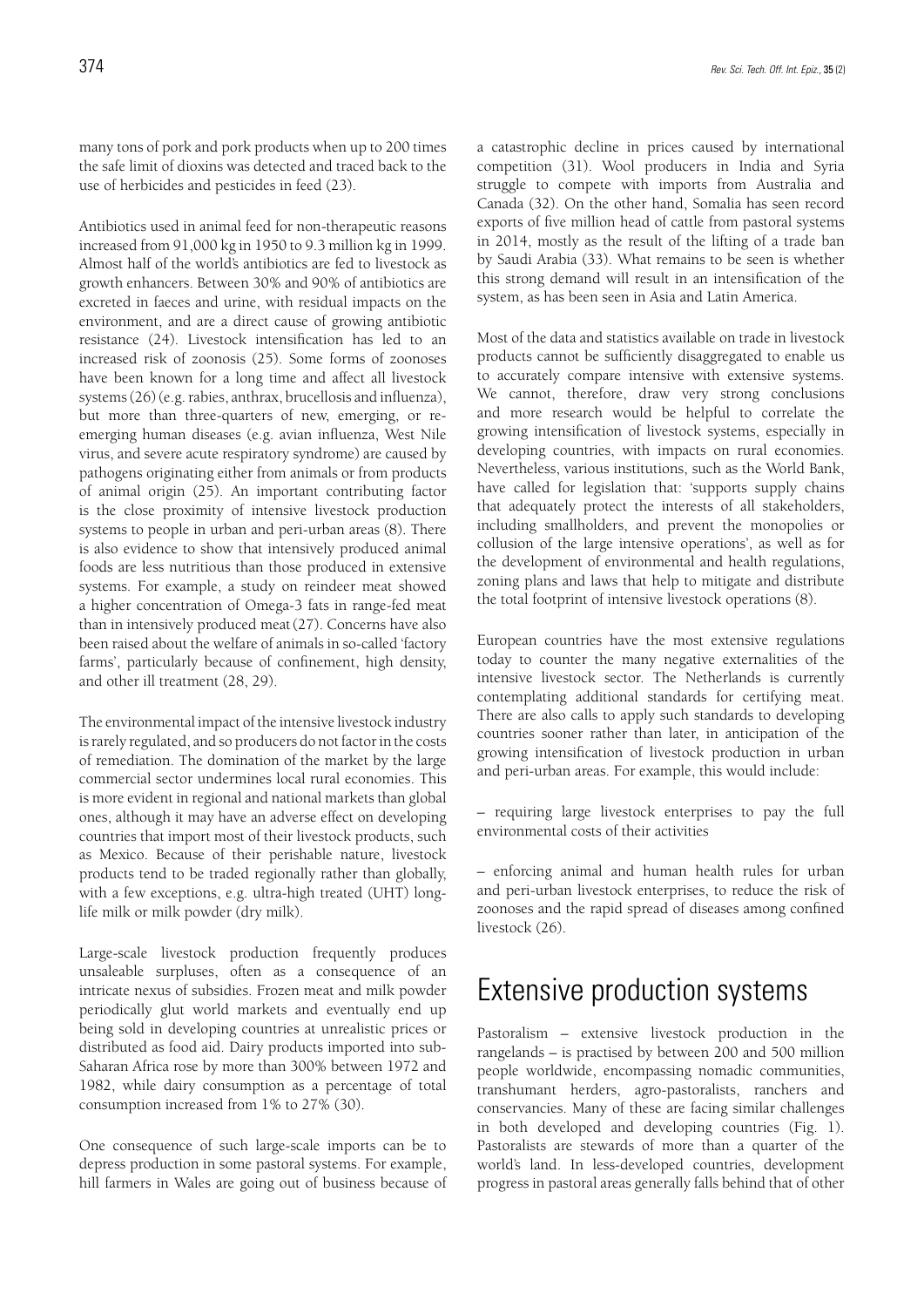



### **Fig. 1 Global map of pastoralism**

*Source* : Reproduced with permission from the World Initiative for Sustainable Pastoralism, United Nations Environment Programme and International Union for Conservation of Nature, 2014

societies, creating poverty and vulnerability that undermine the sustainability of the system. For example, in Kenya, pastoral areas have a poverty index of 0.7, more than twice the national average of 0.3 (27). About 1.3 billion people do not have access to clean energy – the so-called 'energy poor'. These are mostly rural populations living in remote and marginalised areas of sub-Saharan Africa and Asia, although the proportion of pastoralists is hard to measure (34).

Many countries do not adequately protect pastoral land tenure, and chronically under-invest in these areas (35). In infrastructure-poor drylands, opening roads can have a profound impact on livestock marketing (36). Poverty is driving pastoralists off their land and out of the livestock sector, leaving many destitute and dependent on food aid (37). Poverty is also a driver for insecurity in some pastoral regions, providing the impetus for illegal poaching and other criminal activities, or fuelling political grievances and separatist movements, for example in the Saharo-Sahelian region (38).

Demographic changes affect pastoralists around the world in different ways. In many African countries, growing pastoral populations are surviving on a declining resource base as herd sizes have remained the same but the total available land area has declined. In a number of industrialised countries, the challenge is depopulation of rural areas, which leads to insufficient labour for effective herding and a breakdown in the transmission of local knowledge.

In 1992, it was estimated that 70% of drylands were subject to some form of degradation (39), and that about 1–6% of the dryland human population lived in degraded areas. It has been estimated that soil degradation affects 20% of drylands (40). The Millennium Ecosystem Assessment concluded with 'medium certainty' that the true figure was approximately 10–20% of drylands. In 2000, FAO and UNEP estimated that 20% of the world's pastures and rangelands were degraded (41). The degradation of the rangeland ecosystem increases variability and unpredictability, not only in its current state but also in its ability to recover.

Opinions are divided: some believe that extensive livestock production is the principal cause of land degradation, while others see it as a solution. Land conversion of drylands for conservation, biofuel production, urbanisation, small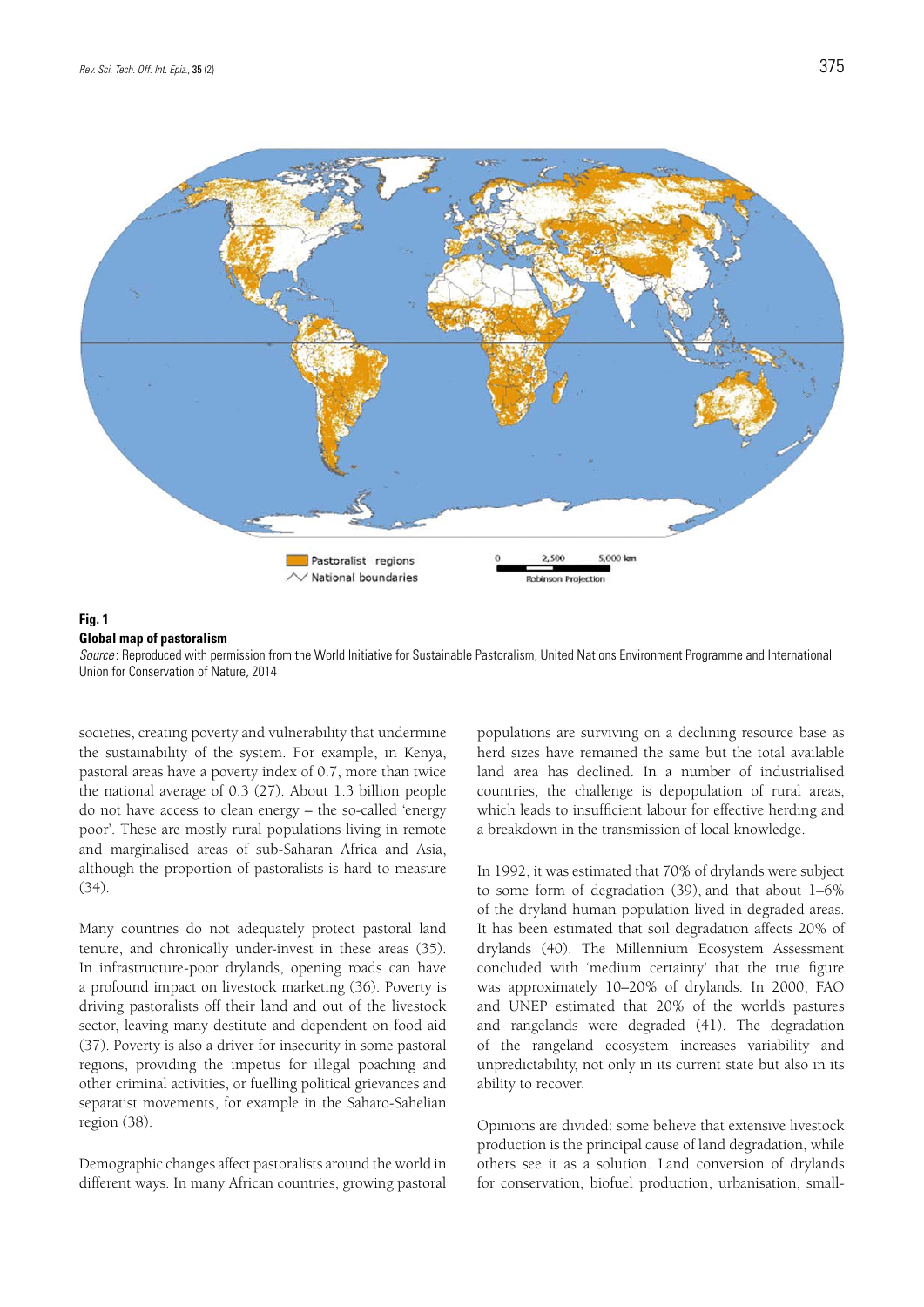and large-scale agriculture, mineral extraction, and other activities (legal and illegal) is occurring at a fast rate. Over the past 50 years, rangelands have been reduced in size (42). As a result, what rangelands remain are considerably more arid and less productive than those traditionally exploited by pastoralists (43). They are also more fragmented, either because of land conversion or because of private pastures, often illegally fenced off from common properties (44), resulting in less ecological connectivity (thus more constraints on natural processes) and less livelihood viability.

By contrast, the area under improved pasture has been expanding in the same time period, mostly due to deforestation in Latin America. The expansion of pastureland at the expense of natural habitats in the developing world has occurred in the order of 330 million hectares over the past 40 years (2). This expansion has occurred mainly in Latin America and is projected to increase by a further 100– 120 million hectares by 2050 under current practices (45).

In the natural grasslands and rangelands that remain, there are many causes of degradation. Some result from pressures that come with abandoning the transhumant way of life (sedentarisation); others from population growth and boreholes (46, 47). Land grabbing, whether by influential community leaders (48) or urban businesspeople and international consortiums, is on the rise – with some predicting a 'land rush' in the coming years, especially on communal lands that are not legally protected. It is estimated that, since 2001, over 227 mega hectares (Mha) of land in developing countries have been sold or leased by international investors alone (see data from the Land Matrix, a program of the International Land Coalition, at www.landmatrix.org/en/).

Recent cases of the government-sanctioned acquisition of pastoral land in Karamoja, Uganda, by international hunting and tourism businesses, have become a *cause célèbre* for the European Parliament and civil society (49). This resulted in a Parliamentary Resolution condemning such actions and calling for the application of the FAO Voluntary Guidelines on Governance and Tenure.

Acquisition under eminent domain – the ability of a national government to take private property for public use, such as dam construction or establishing protected areas – can deeply affect community rights and livelihoods (50), and not all pastoral communities are adequately compensated for such actions. For example, there are no plans to compensate Turkana pastoralists who may be affected by wind farm development around Lake Turkana because they are not deemed to have legal rights to the land (51). This may change soon, however, if the Community Land Bill of Kenya is passed. This specifically allows for documentation

of existing forms of communal tenure and requires the involvement of communities in decisions such as resource allocation, management and revenue sharing (52). The Turkana will then have to deal with the plans for damming the Omo River in Ethiopia, which is expected to reduce the flow of water into already-shrinking Lake Turkana, as well as result in the resettlement of Ethiopian pastoralists to make way for irrigated cotton and sugar plantations.

There are other causes for degradation of rangelands. Trucking feed and water to livestock in North Africa has resulted in over-exploitation of pastures and water sources, as animals are being continuously kept on what used to be seasonal rangelands (53, 54). The closure of borders to the movement of livestock has also played a role in pasture degradation. Many borders straddle traditional transhumance routes, especially in Africa, so border closures have seriously undermined pastoral productivity, reduced pastoralists' ability to manage drought, and contributed to conflict (55); this has resulted in degradation when pastoralists have failed to find alternatives (other transhumance routes, or exiting the system entirely). In Romania, since the revolution in 1989, transhumance has been diminished by the opening of markets to imports, the encouragement of large-scale cropping in fertile valleys, and the development of forest enterprises (56). Decades of fire suppression (because of forest protection agendas) and heavy grazing cause the spread of dense, woody vegetation (bush encroachment) (57). The spread of invasive and persistent stands of species can mean a long-lasting decline in species diversity and the productivity of grazing domestic ruminants, as well as a decline in wild herbivores, although these declines are not necessarily irreversible (58).

As a result of the ecological dependency of rangelands on grazing, under-grazing is often as much of a problem as over-grazing. In many developed countries, particularly in Eastern Europe, evidence shows that the abandonment of former livestock farms has resulted in a deterioration of ecological and biological diversity and health (59). This has led to the development of environmental payments to encourage mobile herding in countries such as Spain, Switzerland and Australia.

Drylands host 35% of the global biodiversity hotspots in the world, and 28% of the endangered species. Drylands are also estimated to store 35% of terrestrial carbon (60). Pastoral mobility has been shown to promote healthier ecosystems and greater wildlife compatibility (59, 61). Pastoral systems are also the reservoir of genetic diversity for livestock. One example is the sheep of North Ronaldsay in Scotland, which eat only seaweed (62), while another can be seen in the efforts of the League for Pastoral People to save indigenous breeds of camels, sheep and goats in Rajasthan (31).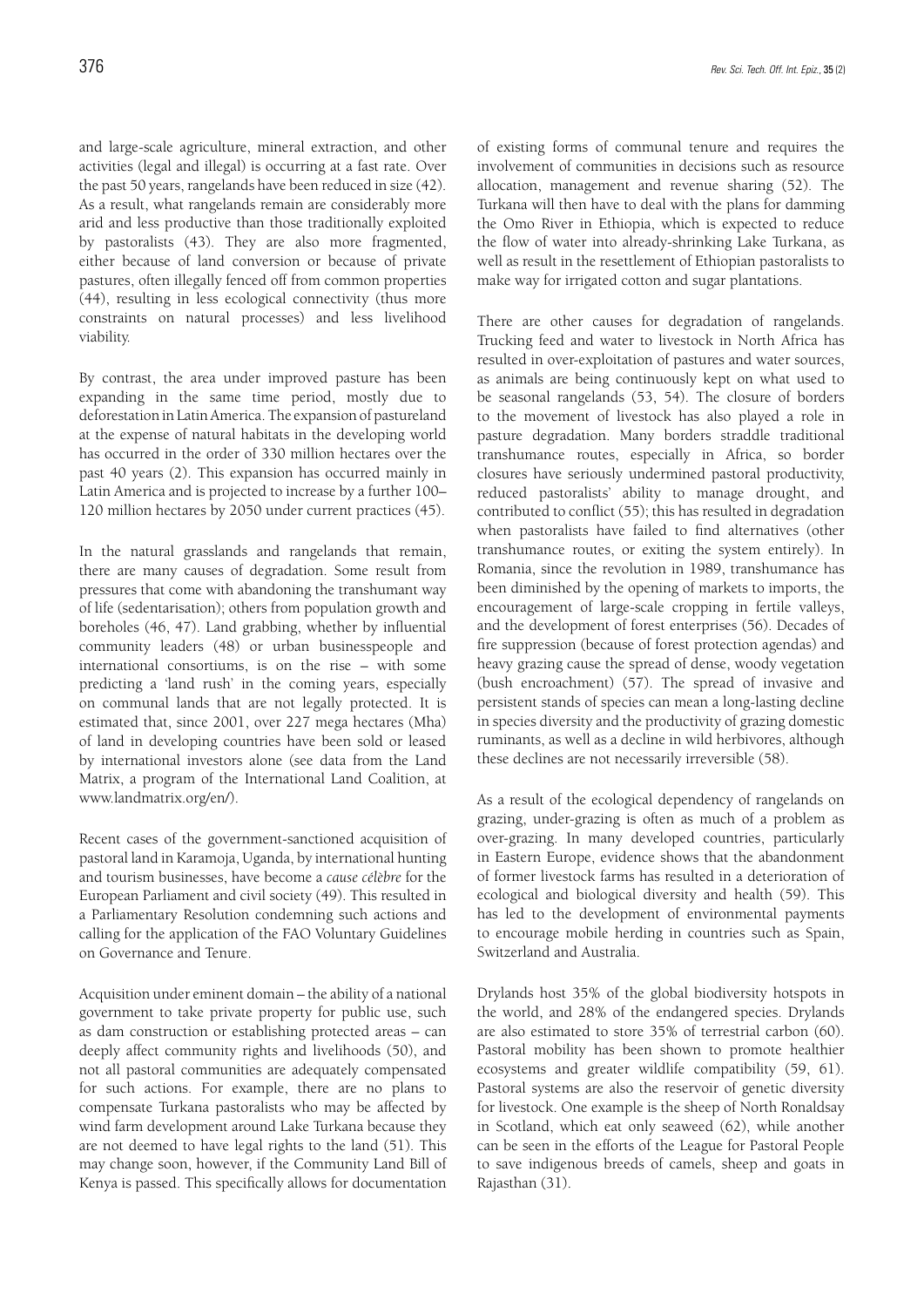The International Panel on Climate Change (IPCC)'s Assessment Report (AR5) predicts that a 2°C rise by 2080 would result in a high risk of deteriorating livelihoods in drylands, due to the environment reaching tipping points for crops and livestock production (63). Pastoralism is a natural adaptation to climatically uncertain and variable environments, because it is generally more resilient and adaptive than sedentary farming in drylands (27). A study in the Limpopo Basin of South Africa concluded that pastoralists have already adapted to droughts and climate variability and are therefore more resilient than households that do not raise livestock (64). A modelling study for southern Morocco concluded that, with the projected reduction in precipitation of 20% by 2050, mobile pastoralists' incomes will be barely affected, while the income from sedentary pastoralists will drop by 8–19% (65). On the other hand, climate change is expected to increase the incidence of drought in already drought-prone areas. For example, African drylands are expected to expand by 20%, continent-wide (66). Some researchers conclude that a combination of actions involving health services, increased offtake, increased livestock mobility, and the provision of supplemental feed will be necessary to assist African pastoralists to adapt to climate change (67).

There is some evidence that pastoralists are using traditional responses to drought (more small ruminants; more frequent mobility) as a permanent response to climate change. Sheep have also become predominant in recent times, due to their greater marketability (31). Furthermore, the results of a 2009 study in Uganda suggest that children in households with high numbers of small ruminants are less likely to be underweight than children in households with large ruminants (the meat of large ruminants is less likely to be consumed because they are kept for other purposes, e.g. farm labour) (68).

So, there is evidence to show that sustainable pastoral systems are more efficient, productive and resilient than sedentary agricultural systems in rangelands, once all factors and environmental benefits have been taken into account, and that they provide healthier products for human consumption (27). Some estimates show that improved grazing management of the world's five billion hectares of grassland could sequester 9.8% of anthropogenic emissions (27). In Canada, studies show that carbon storage can be increased if cropland is returned to perennial pasture, with sequestration initially occurring rapidly and gradually plateauing over a 20-to-25-year period. If beef cattle are switched from grain to a perennial forage-based production system, and the forage associated with this transition is derived from newly seeded cropland, the entire beef production cycle becomes a net sink of carbon (69). However, there is continued controversy, at least in

North America, on the merits of switching from intensive to extensive systems, with each side able to bring scientific evidence to prove its case.

Pastoralists are faced with relatively high transaction costs to compete fairly in local, national or global markets. Many face long distances to processing plants, lack access to formal markets, have poor access to information and fair contracts, suffer from a lack of financial services such as credit facilities, and are burdened by excessive government bureaucracy and fees. In many countries, the intensive system is privileged with supportive subsidies. Although pastoralism already contributes significantly to both food production and environmental protection, long-term under-investment and policy constraints mean that it still falls a long way short of its potential. This also means that the price of extensively produced meat and milk will remain high and unable to compete with intensively produced products.

Already some countries are taking steps. Australia now has the world's largest area of certified organic land (about 12 million hectares), of which the majority is rangeland (70). The constraints faced by organic producers include: distance to markets; length of time that animals are confined in stock crates; and lack of organically certified pastures along routes to abattoirs. As another example, Diné sheep-herders in the south-western USA have joined the Presidia Slow Food project to market products from endangered Navajo-Churro sheep. Kalahari grass-fed beef is the first beef of its kind to be certified in Africa, and 'bird-friendly' beef certification is now practised on the South American pampas. European Council Regulation 1698/2005 aims at preserving farming that places a high value on nature, including mountain pastoralism (71). In the 1990s, Switzerland passed a law in which pastoralists were compensated for feeding animals on 'coarse fodder' from mountain pastures, in recognition of the benefits to biodiversity (particularly birds) and the prevention of bush encroachment and fires (72). Some believe that organic crop and livestock production will probably be able to adequately feed the projected world population of 9.6 billion by 2050 (73).

Land tenure regimes rarely recognise or legally protect common property resources, except when they are stateowned. The continued mobility of pastoralists can be ensured either through common property regimes (state or community managed) or through bilateral agreements among private landowners. Increasing the size of ranches in the USA and Australia, and the ability to rely on publicly held rangelands, has helped ranchers to manage inherent dryland uncertainty better than in the last century, since they now have more land area for moving and managing their animals. In some cases, neighbouring ranches are known to collaborate on reciprocal arrangements for sharing resources.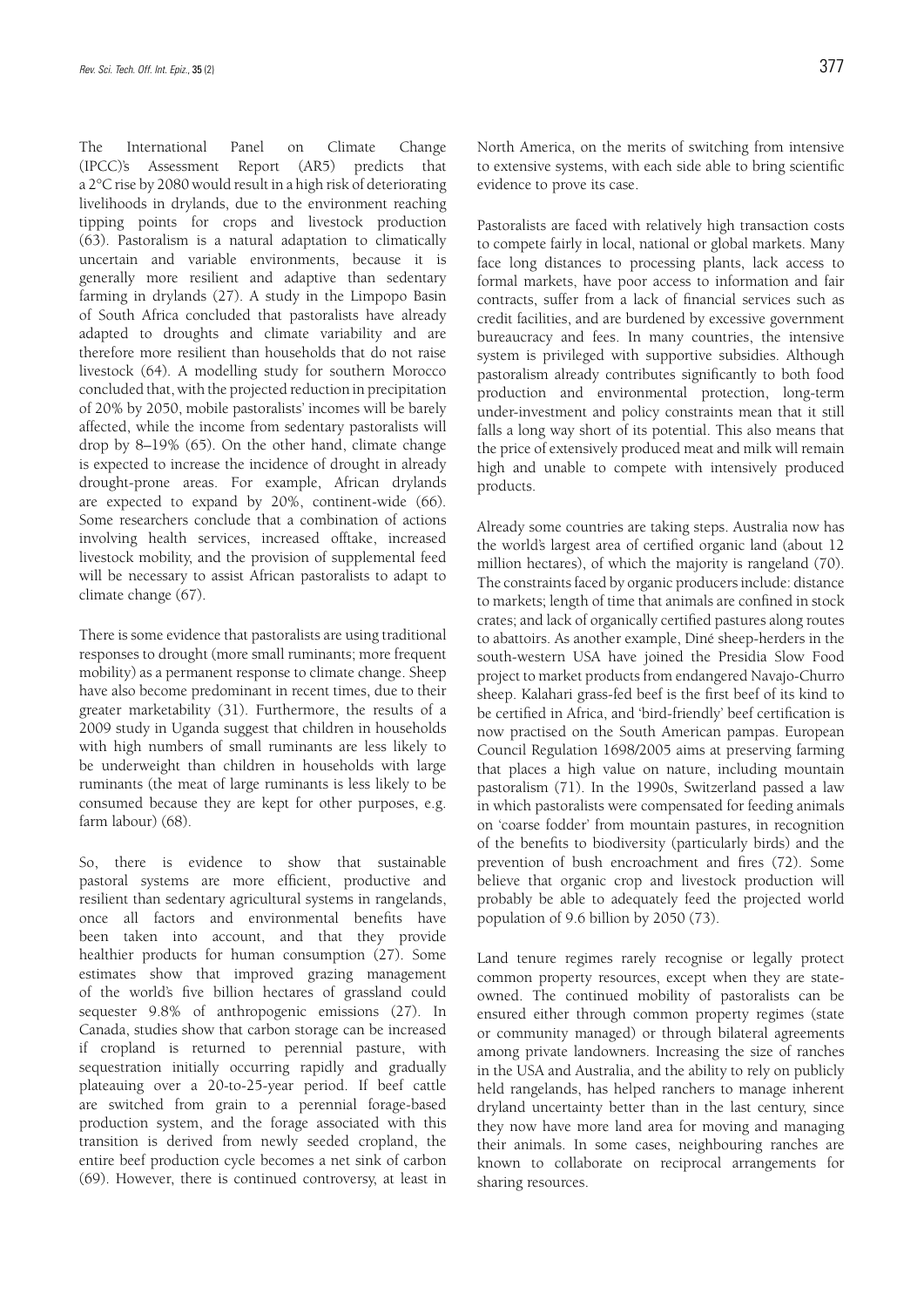Similarly, in Spain, Parliament enacted a law in 1995 to reestablish 120,000 km of traditional transhumance routes (74), some of which stretch for 100 km, and included subsidies for establishing watering and veterinary services along the routes. The increased extensification in these countries contrasts with the trend in many parts of Africa and Latin America, which are undergoing the size reduction and fragmentation that Europe saw in the early 1900s.

Statutory recognition of community-held common property tenure is now found in countries as diverse as Scotland and Uganda (75). A new land act in Bolivia in 1996 created the concept of 'community lands of origin', which enabled the restitution of large tracts of land to their original inhabitants (indigenous peoples constitute over half the Bolivian rural population) (76). Similarly, in Senegal, the government placed vast tracts of rangeland in the Ferlo in trust for pastoralists through a scheme in which traditional transhumance routes were documented and recognised (77). China's National Grasslands Act allows for communal control of pastures by village-level groups (78). In Nigeria, as a response to increasing conflicts over land between farmers and pastoralists, the government established a Federal Commission in 2011, in charge of acquiring land with due compensation, establishing and improving grazing routes and reserves, and issuing permits for their use (79). However, if such formalisation of communal land is not carried out correctly, it can also lead to growing conflict between and among pastoralists and farmers (80).

Extensive livestock systems in developing countries often have poor access to Veterinary Services, with lower availability, affordability, relevance and quality of services. Trials with the concept of 'barefoot vets' in the 1980s were largely successful and have been replicated (81). Some countries, such as Uganda, have privatised their Veterinary Services, while ensuring that the government maintains a role in standardisation, monitoring and regulation (82). An important area of work is to develop veterinary interventions that target disease and epidemiological patterns in extensive systems, thus leading to more relevant and manageable standards for sustainability certification.

A key challenge often cited by development practitioners is to identify investments in extensive systems that would be appropriate and sustainable. If traditional systems are so well adapted to dryland conditions, what more could be done to improve the system? One modelling effort concludes that, 'given the right socioeconomic conditions and technology to reduce costs and increase productivity, with modest expansion [in grassland areas] to guarantee feed sources, pastoral systems in arid regions could triple production of cow's milk and increase small ruminant milk and meat production by a factor of five or six relative to the production levels of 2000' (26). This model, however, predicts that the increase in grassland area would be at the

expense of sparsely wooded savannahs, with some impact on primary forest. It would be instructive to see what the model would show if this grassland area were increased by re-converting marginal rainfed cropland – lands that were previously rangeland but that have low cropping productivity today.

One of the key challenges for dryland development has been the deeply entrenched prejudice that sees extensive pastoralism as 'primitive', unviable, environmentally destructive and outmoded. Pastoral livelihoods, especially in developing countries, are portrayed as unproductive and destructive to the environment. Local languages have disparaging names for pastoralists, and school textbooks promote an urban-biased outlook that does not meet the needs of pastoralist communities (83). Decades of neglect by state authorities, combined with remoteness of the population, due to their mobility and transhumance, has, however, allowed Sahelian pastoralists to maintain their cultural identity and social life, as well as their reluctance to deal with the powers of state authority (38).

On the other hand, extensive pastoralists can no longer be stereotyped as 'disorganised', 'ill informed', and 'hostile to change'. Many are experimenting with such innovations as vertical integration (such as the Maasai butchers, who also generate bio-gas to sell to the community), diversification and tenure security (e.g. community-held conservancies in Kenya that mix livestock and wildlife, such as the Northern Rangelands Trust), and increasing their influence on government policies through the election of parliamentarians, as well as investing in education for their community (e.g. Maasai Mara University outside Narok, Kenya). In Mali, efforts are under way to codify and formalise oral rules of natural resource management as a way of protecting and enforcing traditional sustainable approaches (84).

Mobile phones are now ubiquitous among pastoral societies, allowing vastly increased access to information. While the use of mobile phones for herding is widespread, the extent and efficacy of information-sharing is strongly influenced by pre-existing social struggles to gain access to prohibited grazing locations (85). In some countries, sophisticated computer software has been developed and aggressively marketed to help pastoralists (e.g. in Australia); however, there is little evidence to show that these programs actually help (31).

There is a growing pastoralist voice demanding action to uphold pastoralists' rights and take their livelihoods into consideration in sustainable development. Many initiatives are working to empower pastoralists; for example, the work undertaken by Food Sovereignty (86) and efforts to organise pastoralists through the World Initiative for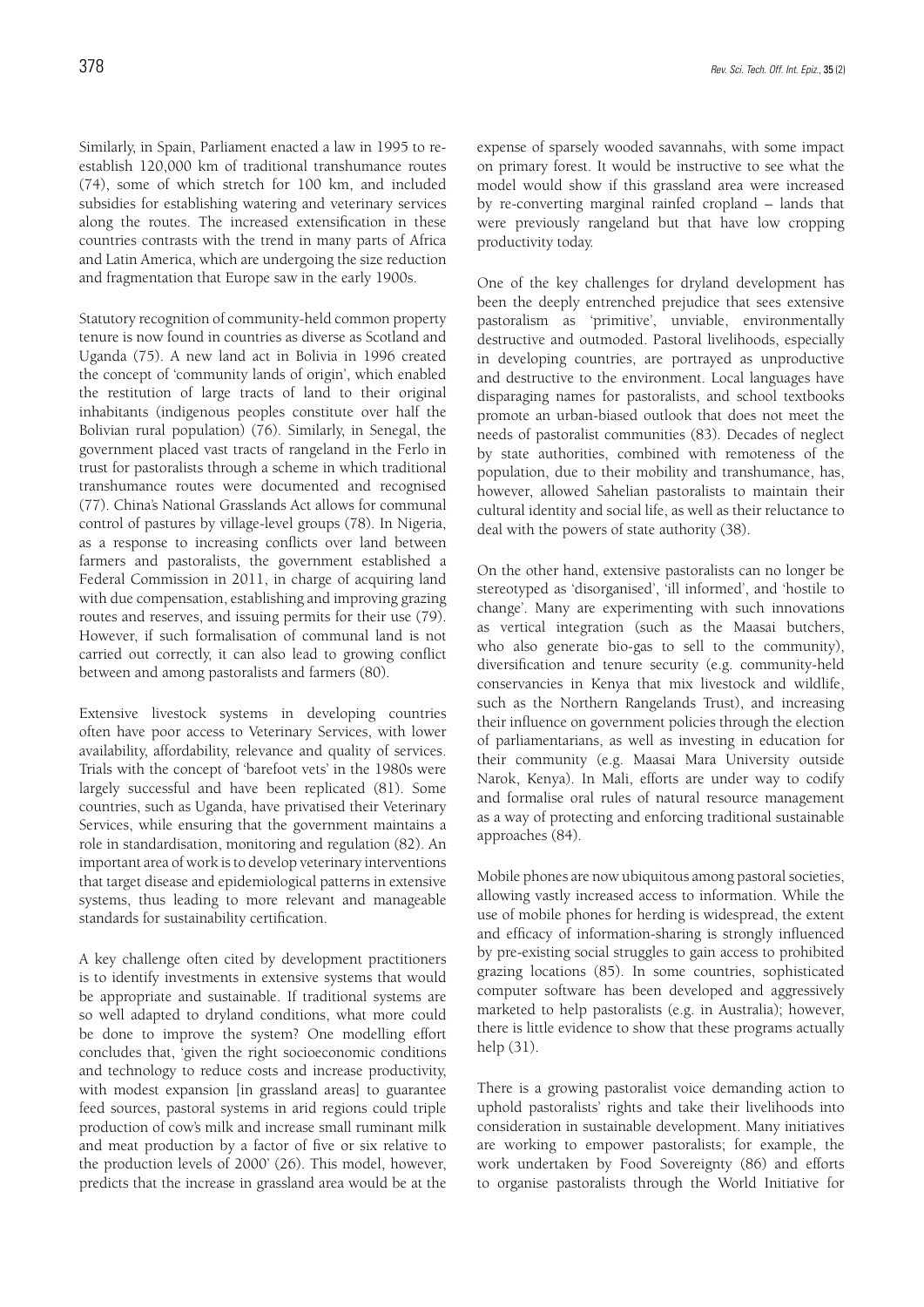Sustainable Pastoralism, including the Pastoral Women's Alliance of India (see www.iucn/wisp). State-sponsored projects that are designed and implemented with the full participation of pastoralists can help to reduce the perception that governments are repressive, and improve stability, especially in conflict-prone areas (see statements made by the governments of Colombia, Mexico, Brazil, Sweden and Switzerland at the United Nations General Assembly negotiations on the 2030 Agenda for Sustainable Development: 'Transforming Our World') (38, 87).

## An integrated conceptual framework

The three segments of the conceptual framework provided in the previous sections are interwoven and interlinked. Each section drives the other two. Figure 2 provides a schematic diagram of these relationships.

Intensification, if sustainable in all aspects, can reduce natural resource use per unit of production and therefore enhance production efficiency and sustainability. Governments and development practitioners have also recognised that smallholder production matters when it comes to poverty alleviation, addressing inequalities and increasing the diversity of human food, hence the growing attention to smaller-scale enterprises in both extensive and mixed livestock systems. This leads to the conclusion that both intensive and extensive systems must move towards sustainable patterns of production.

Achieving sustainability in the intensive livestock sector will probably increase the costs of production by requiring increasingly stringent environmental and health regulations. This may drive up the price for meat and other products, although, taking the current market surplus into account, its impact may be delayed. A price increase may benefit pastoralists and, depending on the country and context, may make their products more competitive on the open market. It is unclear what the impact will be on food consumption by the poor: if increasing meat consumption is associated with the rise of the middle class in urban areas and increasing obesity among the rich, then increasing the cost of meat may not affect the poor but result in more responsible consumption by the rich while also allowing poor smallholders and pastoralists to gain a competitive edge for their products in local and regional markets. More research and modelling would be useful to explore these interconnected implications further.

It is likely, but again not adequately proven, that increasing concern about healthy diets and environmental impacts among the rising urban population will result in a movement towards sustainable consumption. But it is not certain to what extent this will also result in more equitable consumption patterns between the rich and the poor. What is more certain is that changes in consumer behaviour and demand will drive the supply of meat in coming decades.

There are many examples of sustainable production in extensive pastoral and intensive livestock systems, but without conducive government policies and an even playing field their future is in doubt. This integrated framework presupposes that government bodies are willing to cooperate across sectors to develop subsidies, regulations, standards and policies that incentivise sustainable consumption and production. The 2030 Agenda for Sustainable Development, which is predicated on an integrated and cross-sectoral approach, can be criticised for being idealist and ambitious, but at least it has started the momentum towards intersectoral dialogue in many countries (87).

It is again likely but not proven that sustainable pastoralism will not be able to provide adequate livelihoods for all people living in the pastoral system today because of the shrinking land area given over to rangeland. There is insufficient evidence to show that productivity increases in this system can fully compensate for the loss of land. Assuming that this is not possible, then some form of exit strategy will be needed for hundreds of thousands of pastoral families, preferably through individual choice, aided by incentives and social protection schemes from governments.

### **An integrated solution**

The green economy is the vision of a more sustainable future in which production and consumption are sustained within the planet's ecological boundaries (88). Sustainable development aims to leave no one behind and to build social, environmental and economic capital (87). With this vision, and through a conceptual framework that links intensive and extensive production systems with consumption patterns, an holistic approach can be adopted to achieve sustainable animal husbandry with a threepronged approach:

- *i)* sustainable consumption of animal products
- *ii)* sustainable intensive production systems
- *iii)*sustainable extensive pastoralism on healthy rangelands.

#### Sustainable consumption of animal products

A move towards a globally equitable and healthy diet of livestock products by reducing overconsumption is possible by addressing inequality and malnutrition, and increasing the sustainability and diversity of healthy animal products. This will also send the right signals – from responsible demand to sustainable supply.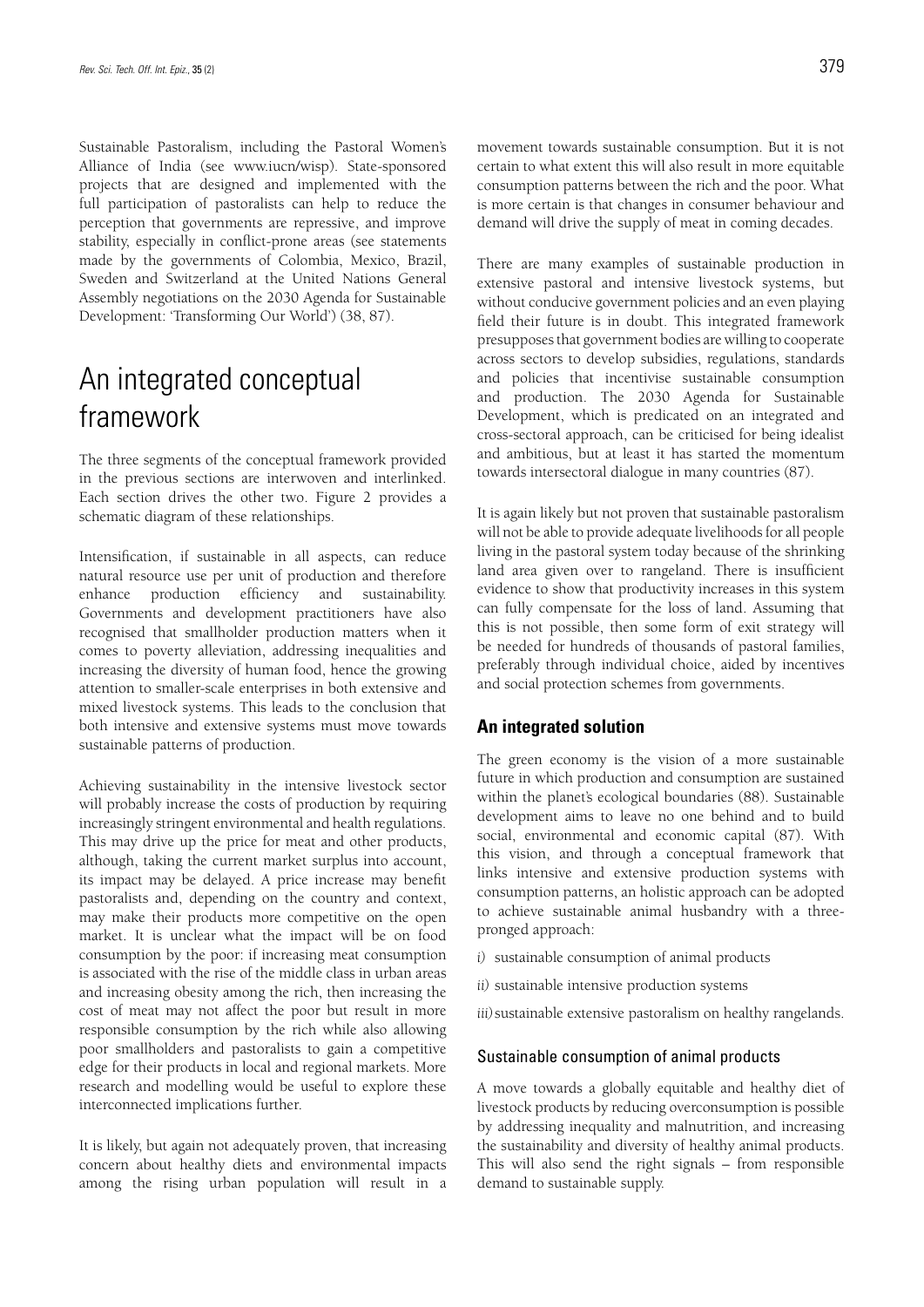

 $CH_{4}$ : methane

 $CO<sub>2</sub>$  carbon dioxide

NO2: nitrogen dioxide

**Fig. 2**

**Conceptual framework for sustainability in the livestock sector**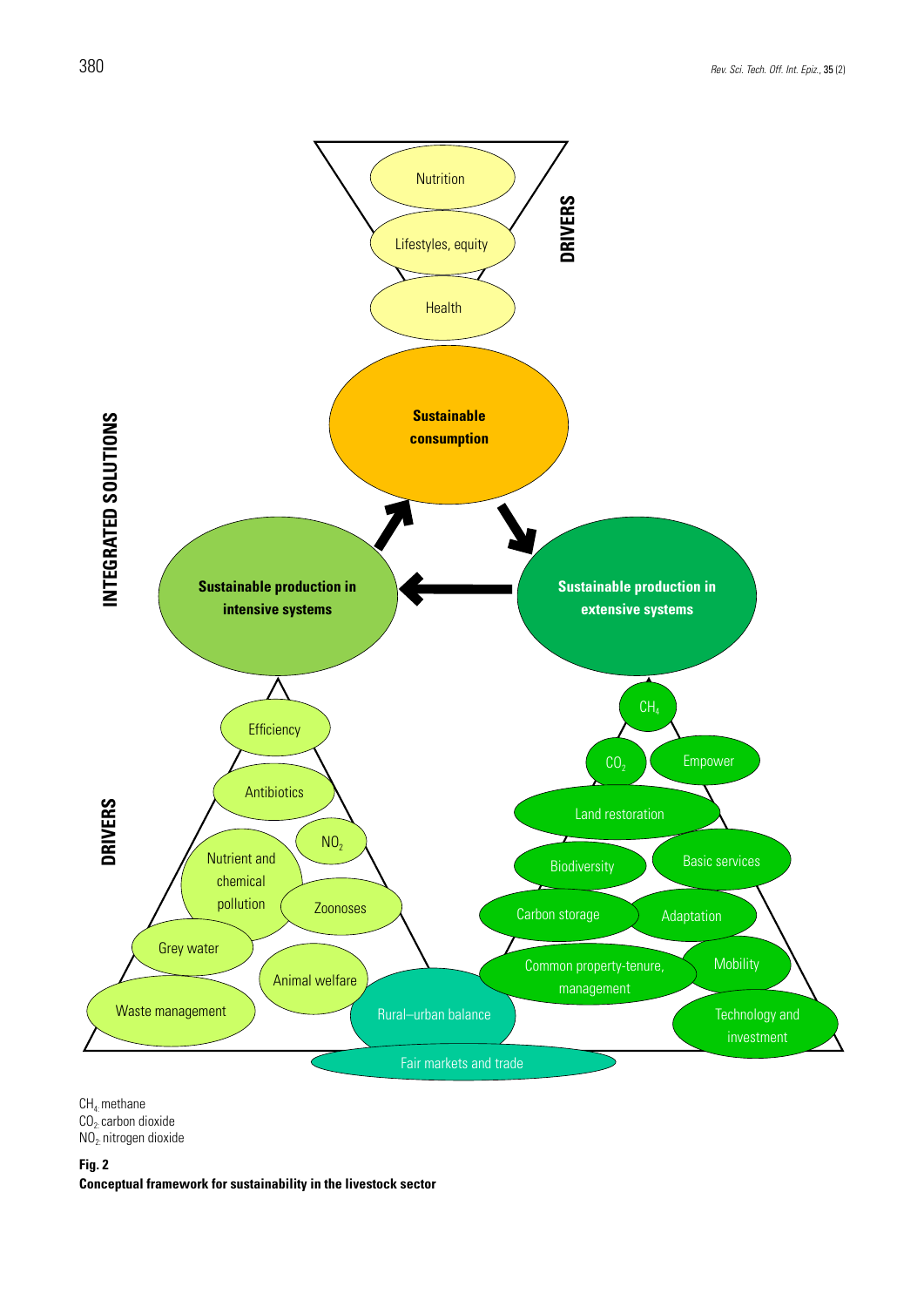### Sustainable intensive production systems

The environmental and social impacts of commercial livestock systems can be mitigated through appropriate investment, regulation, and incentives for sustainability. Appropriate fiscal policies and fair trade can create a more level playing field where subsidies are fair, tariffs are levied for environmental and human health costs rather than as trade barriers, and banking, credit and insurance are available to both intensive and extensive systems. Certification schemes can be expanded and unified through a global standard applicable to all types of production systems.

### Sustainable extensive pastoralism on healthy rangelands

Diversified pastoral economies can provide a significant share of livestock products in local and international markets. Such a strategy would:

*–* provide sustainably derived technologies for the provision of basic services that are appropriate to the production systems of mobile and extensive pastoralists; these would include renewable energy, mobile Health and Veterinary Services, long-distance schools/education and communication, and safe water for humans and animals

*–* recognise land and natural resource rights by legally protecting collective and private rights to manage grazing areas, water sources and livestock movement corridors; by implementing wildlife management, by encouraging resilience and by enabling pastoralists to plan land use and manage their ecosystems

*–* build equitable value chains and ensure market access to provide economic opportunities to pastoralists through information, diversification, certification, niche markets, payments for ecosystem services, sustainable tourism, and local and sub-regional marketing infrastructure

*–* empower pastoralist institutions and systems through respect for indigenous knowledge and breeds, enabling knowledge-sharing and networking, establishing professional certification for herders and shepherds in sustainable management, and ensuring free, prior and informed consent.

## Conclusion

The rising global demand for livestock products (meat, milk, fat, fibre and hides) and, simultaneously, the increasing degradation of rangelands point to the need to urgently find sustainable solutions for the conservation and sustainable use of ecosystems. We need to make urgent and economically viable changes in the production and consumption of livestock products to achieve greater sustainability. Today's patterns of consumption are unsustainable, and expected increases in consumption will fuel greater environmental degradation.

Evidence shows that sustainable alternatives do exist to mitigate such scenarios, but we know that action on only one front (e.g. sustainable intensification or sustainable pastoralism) will not achieve the lasting results needed to address a whole gamut of challenges, including food security, ecosystem health, human well-being, and social protection of the poor and smallholders (89).

These challenges are enormous. Land-use change is occurring at such a rapid rate that some engaged with developing the 2030 Agenda for Sustainable Development have called for a moratorium on global land-use change, and protection of the land rights of indigenous peoples and local communities. Pastoralists themselves are leaving their livelihoods at a fast but largely ignored rate. The industry continues to resist regulation.

It will take a very diverse partnership of stakeholders and champions to turn the tide, including pastoralists and farmers; UN, governmental, intergovernmental, nongovernmental, national and local bodies; and forwardlooking, private-sector actors wanting to reduce their longterm risks. It will also take considerably more research on sustainable animal husbandry, not only to more fully understand trends, causality, impacts, and future scenarios but also to more effectively develop successful, bankable and sustainable technologies.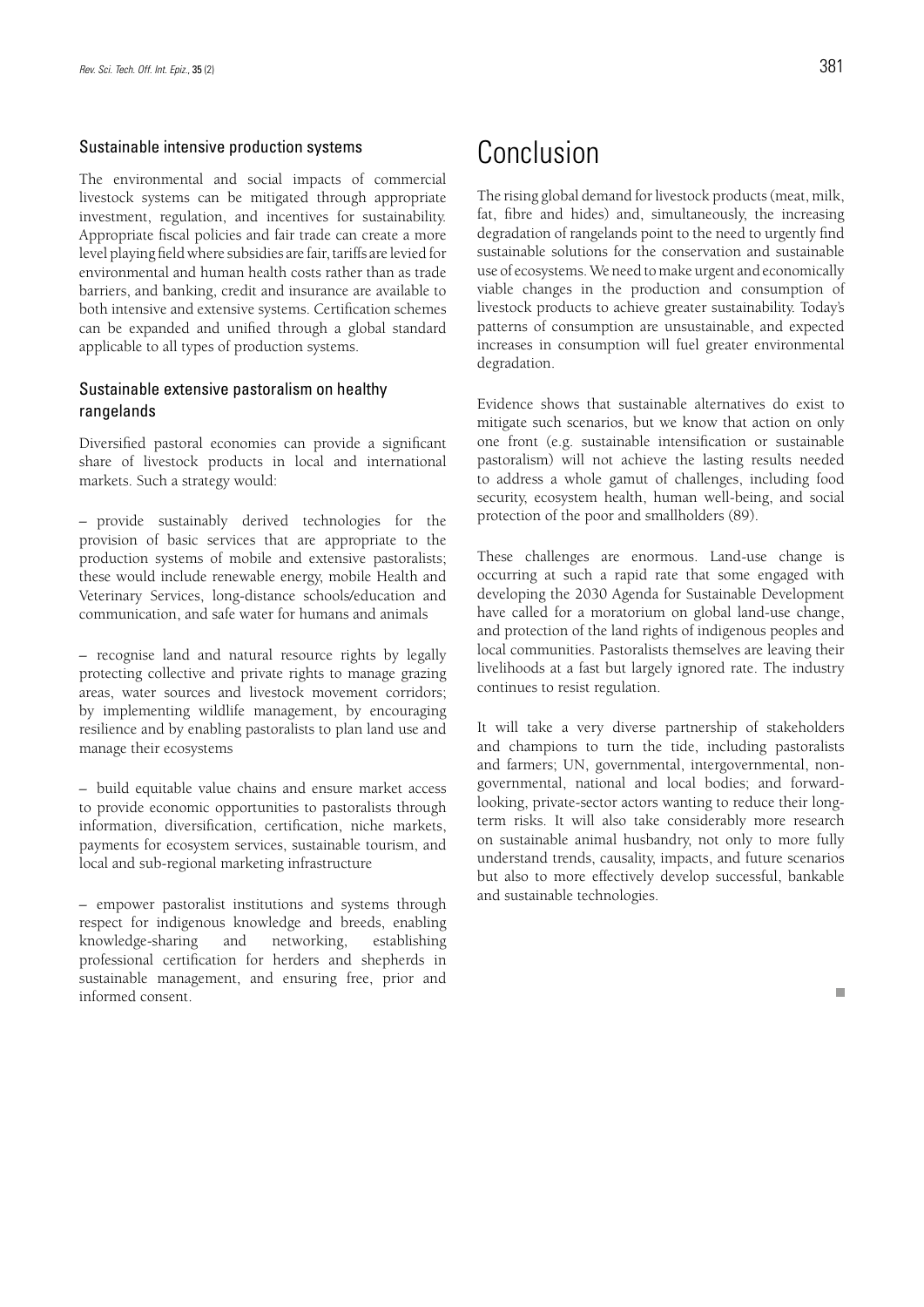## **Vers une durabilité des secteurs de l'élevage extensif et intensif**

### M. Niamir-Fuller

#### **Résumé**

La croissance démographique et économique s'est accompagnée d'une augmentation de la demande de produits d'origine animale par habitant. Le secteur de l'élevage est actuellement sous pression pour satisfaire cette demande mais ses structures de production ne sont pas durables au plan environnemental, en plus d'avoir un impact négatif sur la santé humaine et de poser des problèmes croissants de bien-être animal. La faiblesse de la réglementation appliquée à l'élevage intensif dans nombre de pays permet de proposer au consommateur des produits d'origine animale à un prix bien inférieur à celui des produits issus de systèmes plus durables, par exemple l'élevage pastoral ou « bio ». Le développement de la production et du pastoralisme durables présente d'autres avantages qui doivent aussi être pris en compte. Il n'est pas certain, néanmoins, que la transition vers un élevage plus durable (systèmes intensifs et extensifs) puisse répondre à la demande d'une population estimée à 9 milliards d'habitants en 2030, à moins que des pratiques de consommation plus justes et plus responsables soient également adoptées.

L'auteure propose le cadre conceptuel d'une transformation du secteur de l'élevage reposant sur les principes d'une consommation et d'une production durables, d'une gestion environnementale concertée, d'une prospérité inclusive et de modes de vie sains. Elle souligne également les aspects devant faire l'objet d'études ou d'une modélisation plus poussées.

#### **Mots-clés**

Bétail – Bien-être animal – Biens en propriété collective – Biodiversité – Changement climatique – Commerce équitable – Consommation – Dégradation des sols – Durabilité – Eaux grises – Économie verte – Investissement – Mobilité – Nutrition – Pastoralisme – Pollution – Santé – Secteur de l'élevage intensif – Transhumance – Zoonose.F

## **Rumbo a la sostenibilidad en los sectores de la ganadería extensiva e intensiva**

### M. Niamir-Fuller

#### **Resumen**

El aumento de la población humana y el crecimiento económico se han acompañado de un incremento de la demanda per capita de productos animales. La industria ganadera se ve sometida a presión para satisfacer esa demanda, pero sus modos actuales de producción no son ambientalmente sostenibles, además de tener efectos perjudiciales para la salud humana y de plantear problemas de bienestar animal. El hecho de que en la mayoría de los países el sector de la ganadería intensiva esté poco reglamentado hace que en los mercados de consumo estos productos animales se vendan a menor precio que los obtenidos con métodos de producción más sostenibles, como los que rigen en los sistemas pastorales o de agricultura ecológica. También habría que tener en cuenta otros aspectos beneficiosos del uso de procedimientos sostenibles de pastoreo e intensificación productiva. Sin embargo, no está claro si el hecho de avanzar hacia una ganadería (tanto intensiva como extensiva) sostenible bastará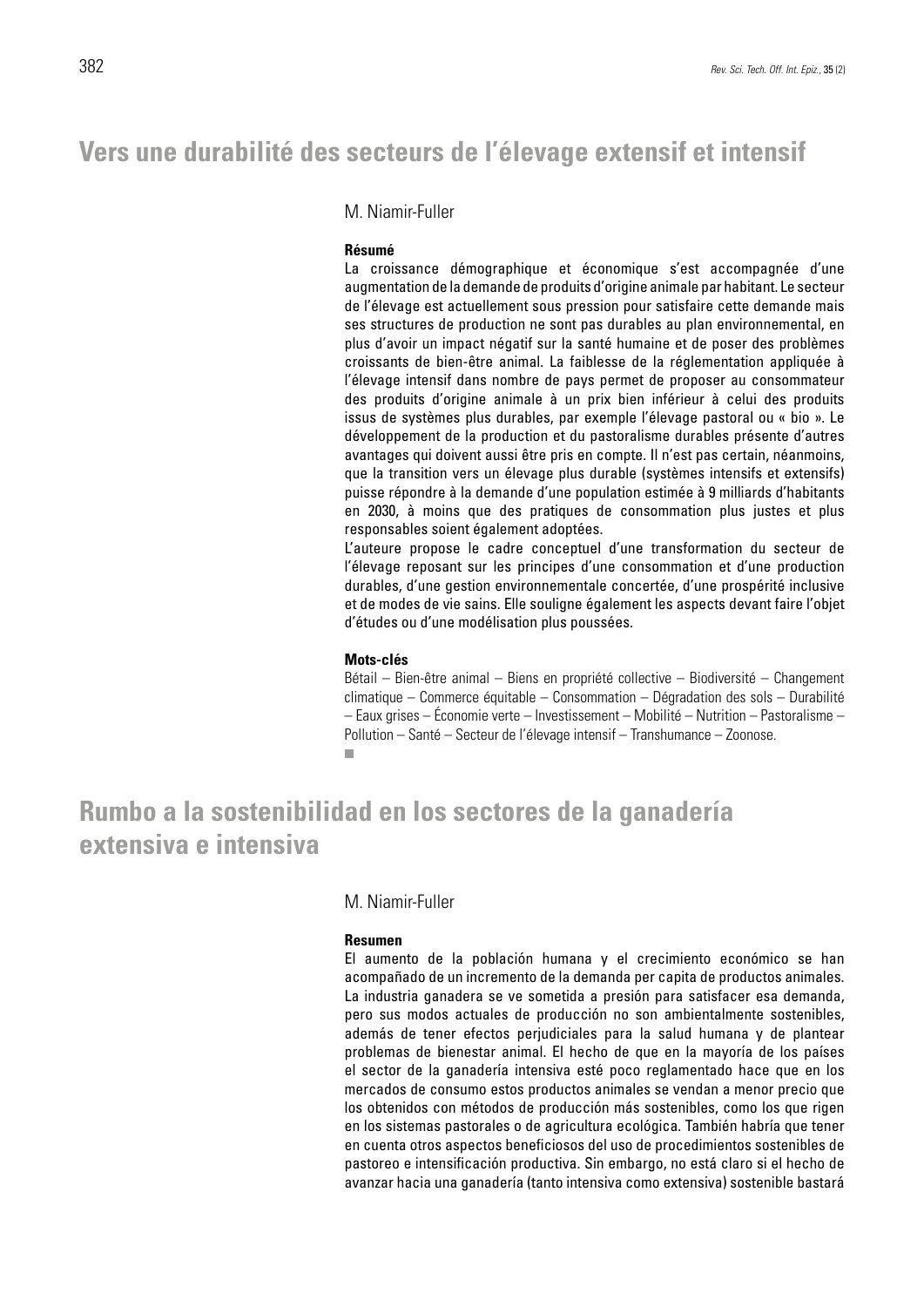para satisfacer la demanda de los nueve mil millones de habitantes que según las proyecciones contará el mundo en 2030, a menos que también se alienten patrones de consumo más justos y responsables.

La autora propone un marco teórico para transformar el sector ganadero con arreglo a principios de consumo y producción sostenibles, tutela ambiental, prosperidad inclusiva y modos de vida sanos. Asimismo, destaca varios ámbitos en los que se requieren más investigaciones y nuevos modelos.

### **Palabras clave**

Aguas residuales – Bienestar animal – Cambio climático – Comercio justo – Consumo – Contaminación – Degradación de la tierra – Diversidad biológica – Economía ecológica – Ganado – Inversión – Movilidad – Nutrición – Pastoreo – Propiedad común – Salud – Sector de ganadería intensiva – Sostenibilidad – Trashumancia – Zoonosis. ш

## References

- 1. Food and Agriculture Organization of the United Nations (FAO) (2012). – World agriculture towards 2030/2050. ESA Working Paper No. 12-03. FAO, Rome, 154 pp. Available at: www.fao.org/docrep/012/i0680e/i0680e.pdf (accessed on 11 April 2016).
- 2. Food and Agriculture Organization of the United Nations (FAO) (2009). – The state of food and agriculture. Livestock in the balance. FAO, Rome, 180 pp. Available at: www.fao.org/ docrep/012/i0680e/i0680e.pdf (accessed on 5 August 2015).
- 3. Food and Agriculture Organization of the United Nations (FAO) (2014). – Food and nutrition in numbers, 2014. FAO, Rome, p. 56. Available at: www.fao.org/3/a-i4175e.pdf. (accessed on 5 August 2015).
- 4. World Health Organization (WHO) (2014). Availability and changes in consumption of animal products. *In* Global and regional food consumption patterns and trends. WHO, Geneva. Available at: who.int/nutrition/topics/3\_foodconsumption/en/ index4.html (accessed on 5 August 2015).
- 5. Bambrick H. (2005). Meat consumption trends and health: casting a wider risk assessment net. *Public Hlth Nutr*., **8** (4), 341–343. Available at: www.academia.edu/692768/Meat\_ consumption\_trends\_and\_health\_casting\_a\_wider\_risk\_ assessment\_net (accessed on 5 August 2015).
- 6. Mintel Corporation (2014). Number of global vegetarian food and drink product launches doubles between 2009 and 2013. Media report, 1 October. Available at: www.mintel.com/ press-centre/food-and-drink/number-of-global-vegetarianfood-and-drink-product-launches-doubles-between-2009 and-2013 (accessed on 31 August 2015).
- 7. Msangi S. & Rosegrant M.W. (2012). Feeding the future's changing diets: implications for agriculture markets, nutrition, and policy. *In* Reshaping agriculture for nutrition and health (S. Fan & R. Pandya-Lorch, eds). 2020 Conference Book series. International Food Policy Research Institute, Washington, DC, 65–72.
- 8. World Bank (2005). Managing the livestock revolution. Policy and technology to address the negative impacts of a fast-growing sector. Report No. 32725-GLB. World Bank, Washington, DC. Available at: www-wds.worldbank. org/external/default/WDSContentServer/WDSP/IB/2 006/10/25/000310607\_20061025131008/Rendered/ PDF/327250white0co190Livestock01PUBLIC1.pdf (accessed on 5 August 2015).
- 9. Ludena C.E., Hertel T.W., Preckel P.V., Foster K. & Nin A. (2007). – Productivity growth and convergence in crop, ruminant and nonruminant production: measurements and forecasts. *Agric. Econ*., **37** (1), 1–17. doi:10.1111/j. 1574-0862.2007.00218.x.
- 10. Food and Agriculture Organization of the United Nations (FAO) (2013). – Tackling climate change through livestock: a global assessment of emissions and mitigation opportunities. FAO, Rome, 139 pp. Available at: www.fao.org/3/i3437e.pdf (accessed on 11 April 2016).
- 11. Capper J.L. (2012). Is the grass always greener? Comparing the environmental impact of conventional, natural and grass-fed beef production systems. *Animals*, **2** (2), 127–143. Available at: www.mdpi.com/2076-2615/2/2/127 (accessed on 5 August 2015). doi:10.3390/ani2020127.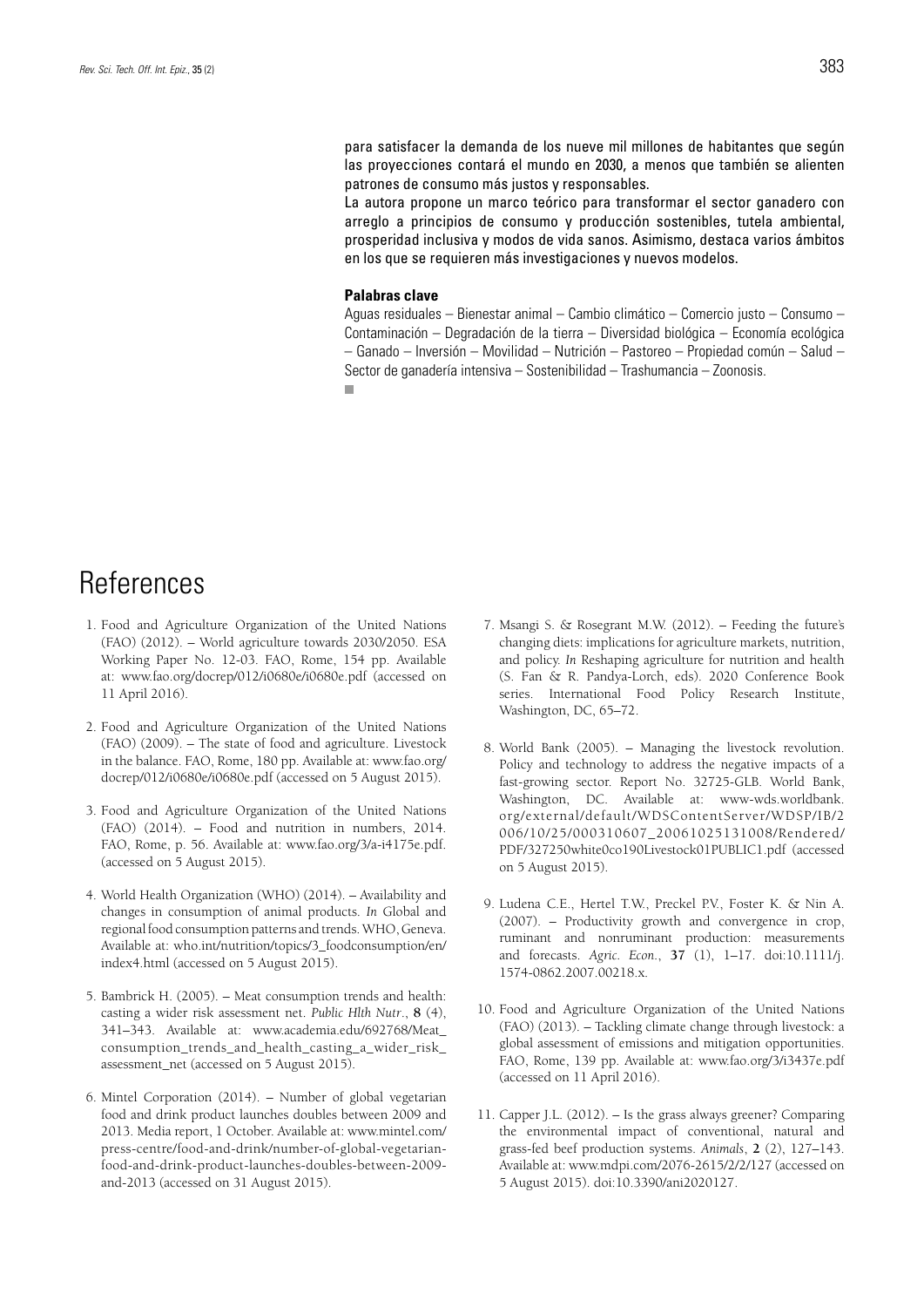- 12. Modernel P., Astigarraga L. & Picasso V. (2012). Global vs local environmental impacts of grazing and confined beef production systems. *Environ. Res. Letters*, **8** (3), 035052. doi:10.1088/1748-9326/8/3/035052.
- 13. United Nations Environment Programme (UNEP) (2014). – Assessing global land use: balancing consumption with sustainable supply: a report of the Working Group on Land and Soils of the International Resource Panel (S. Bringezu, H. Schütz, W. Pengue, M. O'Brien, F. Garcia, R. Sims, R. Howarth, L. Kauppi, M. Swilling & J. Herrick). UNEP, Nairobi. Available at: unep.org/resourcepanel/Publications/AreasofAssessment/ AssessingGlobalLandUseBalancingConsumptionw/ tabid/132063/Default.aspx (accessed on 31 August 2015).
- 14. Tamminga S. (2003). Pollution due to nutrient losses and its control in European animal production. *Livest. Prod. Sci*., **84** (2), 101–111. doi:10.1016/j.livprodsci.2003.09.008.
- 15. Vitousek P.M., Naylor R., Crews T., David M.B., Drinkwater L.E., Holland E., Johnes P.J., Katzenberger J., Martinelli L.A., Matson P.A., Nziguheba G., Ojima D., Palm C.A., Robertson G.P., Sanchez P.A., Townsend A.R. & Zhang F.S. (2009). – Nutrient imbalances in agricultural development. *Science*, **324** (5934), 1519–1520. doi:10.1126/science.1170261.
- 16. Bouwman L., Goldewijka K.K., Van Der Hoek K.W., Beusen A.H.W., Van Vuuren D.P., Willems J., Rufino M.C. & Stehfest E. (2011). – Exploring global changes in nitrogen and phosphorus cycles in agriculture induced by livestock production over the 1900–2050 period. *Proc. Natl Acad. Sci. USA*, **110** (52), 20882–20887. doi:10.1073/pnas.1012878108.
- 17. Scientific Technical Advisory Panel of the Global Environment Facility (2011). – Hypoxia and nutrient reduction in the coastal zone. United Nations Environment Programme, Washington, DC & Global Environment Facility Publications, Nairobi.
- 18. Gerten D., Heinke J., Hoff H., Biemans H., Fader M. & Waha K. (2011). – Global water availability and requirements for future food production. *J. Hydrometeorology*, **12**, 885–899. doi:10.1175/2011JHM1328.1.
- 19. Mekonnen M.M. & Hoekstra A.Y. (2010). The green, blue and grey water footprint of farm animals and animal products. United Nations Educational, Scientific and Cultural Organization, Institute for Water Education, Paris, Table 4.
- 20. Catelo M.A.O., Narrod C.A. & Tiongco M. (2008). Structural changes in the Philippines pig industry and their environmental implications. IFPRI Discussion Paper. International Food Policy Research Institute (IFPRI), Washington, DC. Available at: www.ifpri.org/publication/structural-changes-philippinepig-industry-and-their-environmental-implications (accessed on 30 August 2015).
- 21. Food and Agriculture Organization of the United Nations (FAO) (2011). – Global food losses and food waste: extent, causes and prevention. FAO, Rome. Available at: www.fao. org/docrep/014/mb060e/mb060e00.pdf (accessed on 5 April 2016).
- 22. Food and Agriculture Organization of the United Nations (FAO) & United Nations Environment Programme (UNEP) (2014). – Save food: global initiative on food losses and waste reduction. FAO, Rome & UNEP, Nairobi. Available at: www. fao.org/save-food/key-findings/en (accessed on 31 August 2015).
- 23. World Health Organization (WHO) (2014). Dioxins and their effects on human health. WHO Fact Sheet No. 225. Available at: www.who.int/mediacentre/factsheets/fs225/en/ (accessed on 5 August 2015).
- 24. Collignon P.J. (1999). Vancomycin-resistant enterococci and use of avoparcin in animal feed: is there a link? *Med. J. Aust*., **171** (3), 144–146.
- 25. Food and Agriculture Organization of the United Nations (FAO)/World Health Organization (WHO)/World Organisation for Animal Health (OIE) (2004). – Report of the WHO/FAO/ OIE Joint Consultation on Emerging Zoonotic Diseases in collaboration with the Health Council of the Netherlands, 3–5 May, Geneva, Switzerland. WHO, Geneva.
- 26. Herrero M., Havlik P., McIntire J., Palazzo A. & Valin H. (2014). – African livestock futures: realizing the potential of livestock for food security, poverty reduction and the environment in sub-Saharan Africa. Office of the Special Representative of the UN Secretary General for Food Security and Nutrition and the United Nations System Influenza Coordination (UNSIC), Geneva, 14 pp.
- 27. McGahey D., Davies J., Hagelberg N. & Ouedraogo R. (2014). – Pastoralism and the Green Economy: a natural nexus? International Union for Conservation of Nature & United Nations Environment Programme, Nairobi, 58 pp. Available at: https://portals.iucn.org/library/sites/library/files/ documents/2014-034.pdf (accessed on 5 August 2015).
- 28. Compassion in World Farming (CIWF) (2004). Laying hens. Fact sheet. CIWF, Godalming, UK. Available at: www.ciwf.org. uk/publications/Factsheets/Factsheet%20-%20Laying%20 Hens%20.pdf (accessed on 5 August 2015).
- 29. Pollan M. (2002). The life of a steer. *New York Times Magazine*, 31 March 2002.
- 30. Von Massow V.H. (1989). Dairy imports into sub-Saharan Africa: problems, policies and prospects. ILCA Research Report 17. International Livestock Centre for Africa (ILCA), Addis Ababa, 7–9. Available at: www.fao.org/Wairdocs/ILRI/ x5459E/x5459E00.htm (accessed on 5 August 2015).
- 31. Food and Agriculture Organization of the United Nations (FAO) (2014). – Pastoralism in the new millennium. FAO Animal Production and Health Paper No. 150. FAO, Rome. Available at: www.fao.org/docrep/005/Y2647E/Y2647E00. HTM (accessed on 5 August 2015).
- 32. Lokhit Pashu-Palak Sanstha (LPPS) & Köhler-Rollefson I. (2005). – Indigenous breeds, local communities: documenting animal breeds and breeding from a community perspective. LPPS, Rajasthan, India. Available at: www.pastoralpeoples.org/ docs/ikab.pdf (accessed on 5 August 2015).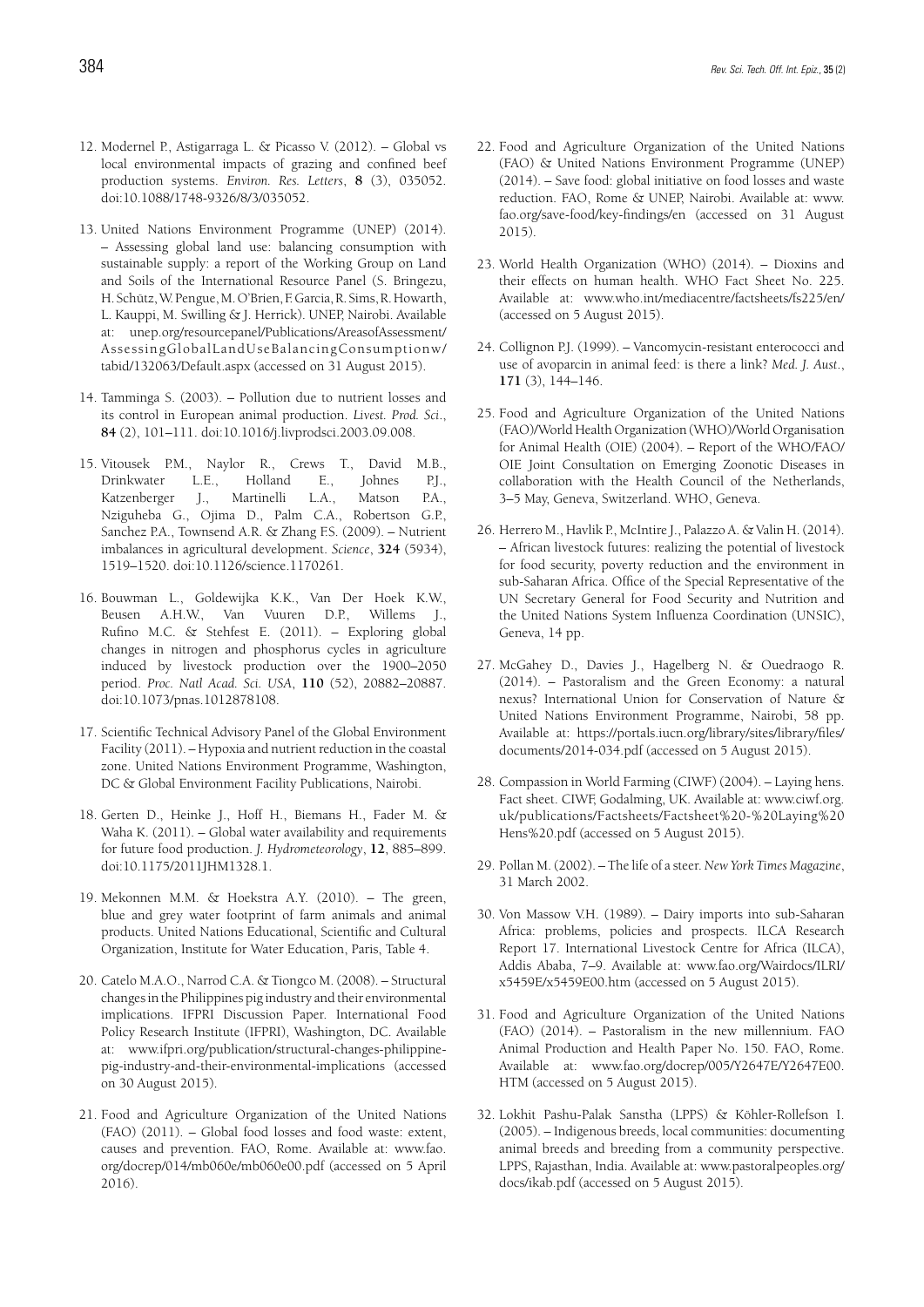- 33. Food and Agriculture Organization of the United Nations (FAO) (2014). – Somalia registers record exports of 5 million livestock in 2014. FAO, Rome. Available at: www.fao.org/ news/story/en/item/283777/icode/ (accessed on 2 February 2016).
- 34. International Energy Agency (IEA) (2013). World energy outlook 2013. IEA, Paris.
- 35. McPeak I. & Little P.D. (2006). Pastoral livestock marketing in eastern Africa: research and policy challenges. Practical Action Publishing, Rugby, UK. doi:10.3362/9781780440323.
- 36. Nori M., Kenyanjui M.B., Yusuf M.A. & Mohammed F.H. (2006). – Milking drylands: the marketing of camel milk in north-east Somalia. *Nomad. Peoples*, **10** (1), 5–28. doi:10.3167/082279406780246465.
- 37. Toulmin C. (2006). Securing land and property rights in Africa: improving the investment climate. Global Competitiveness Report, 2005–2006. World Economic Forum, Davos, Switzerland. Available at: www.iied.org/ Gov/mdgs/documents/mdg3/ch2\_28pp.pdf (accessed on 10 August 2015).
- 38. De Haan C., Dubern E., Garancher B. & Quintero C. (2014). – Pastoralism development in the Sahel: a road to stability? Global Center on Conflict, Security and Development, World Bank, Washington, DC, 6.
- 39. Dregne H.E. & Chou N. (1992). Global desertification and costs. *In* Degradation and restoration of arid lands (H.E. Dregne, ed.). Texas Technical University, Lubbock, Texas, 249–282.
- 40. United Nations Environment Programme (UNEP) (1992). World atlas of desertification, 1st Ed. Edward Arnold, London.
- 41. Food and Agriculture Organization of the United Nations (FAO) & United Nations Environment Programme (UNEP) (1999). – The future of our land: facing the challenge. Guidelines for integrated planning for sustainable management of land resources. FAO, Rome.
- 42. Motzfeldt G. (2005). Issue paper on decentralization and local governance. Working Paper. The Development Fund, Oslo, Norway.
- 43. Hatfield R. & Davies J. (2006). Global review of the economics of pastoralism. International Union for Conservation of Nature, Nairobi.
- 44. Bauer I. (2004). High frontiers: Dolpo and the changing world of Himalayan pastoralists. Columbia University Press, New York, 336 pp.
- 45. Smith P., Gregory P.J., van Vuuren D., Obersteiner M., Havlík P., Rounsevell M., Woods J., Stehfest E. & Bellarby J. (2010). – Competition for land. *Philos. Trans. Roy. Soc. Lond., B, Biol. Sci*., **365** (1554), 2941–2957. doi:10.1098/ rstb.2010.0127.
- 46. Niamir-Fuller M. (ed.) (1999). Managing mobility in African rangelands: the legitimization of transhumance. Food and Agriculture Organization of the United Nations, Rome & Beijer Institute, Stockholm.
- 47. Gongbuzeren, Yanbo L. & Wenjun L. (2015). China's rangeland management policy debates: what have we learned? *In* Linking land tenure and use for shared prosperity. Proc. World Bank Conference on Land and Poverty, 23–27 March, Washington, DC.
- 48. Mbih R.A. & Ndzeidze S.K. (2015). Land tenure and sustainable development in the Bamenda Grassfields, Cameroon. *In* Linking land tenure and use for shared prosperity. Proc. World Bank Conference on Land and Poverty, 23–27 March, Washington, DC.
- 49. Rugadya M.A., Kamusiime H. & Nsamba-Gayiiya E. (2010). Tenure in mystery: status of land under wildlife, forestry and mining concessions in Karamoja Region, Uganda. Coalition of European Lobbies for Eastern African Pastoralism, Belgium. Available at: www.celep.info/?cat=8 (accessed on 5 April 2016).
- 50. Olibui O. (2015). Pastoralists do plan: experiences of Mursi land use planning, South Omo, Ethiopia. *In* Making rangelands secure. Bulletin No. 6. International Land Coalition, International Fund for Agricultural Development, Rome. Available at: www.landcoalition.org/sites/default/files/ documents/resources/bulletinrangelands6.pdf (accessed on 30 August 2015).
- 51. Williams C. (2015). Wind powers 'green' growth in Kenya, but for whom? Available at: www.friendsoflaketurkana.org/ news/wind-powers-green-growth-in-kenya-but-for-whom-bychris-williams (accessed on 5 April 2016).
- 52. Otieno K. (2015). Progress of the Community Land Bill, Kenya. *In* Making rangelands secure. Bulletin No. 6. International Land Coalition, International Fund for Agricultural Development, Rome. Available at: www. landcoalition.org/sites/default/files/documents/resources/ bulletinrangelands6.pdf (accessed on 30 August 2015).
- 53. Sidahmed A.E., Abdouli A., Hassani M. & Nourallah M. (1998). – Sheep production systems in the Near East and North Africa region: the experience of IFAD in alleviating technical, socio-economic and policy constraints. International Fund for Agricultural Development (IFAD) Technical Advisory Division Staff Working Paper No. 30. IFAD, Rome.
- 54. Dutilly-Diane C. (2006). Review of the literature on pastoral economics and marketing: North Africa. World Initiative for Sustainable Pastoralism, IUCN Eastern and Southern Africa Regional Office, Nairobi. Available at: http://data.iucn.org/ wisp/documents\_english/north\_africa\_reports.pdf (accessed on 30 August 2015).
- 55. Common Market for Eastern and Southern Africa (COMESA) (2010). – Legislation to support cross-border livestock mobility. Policy Brief No. 14, February 2010. Available at: www. shareweb.ch/site/Agriculture-and-Food-Security/aboutus/ Documents/pastoralism/pastoralism\_biblio\_hesse\_2010.pdf.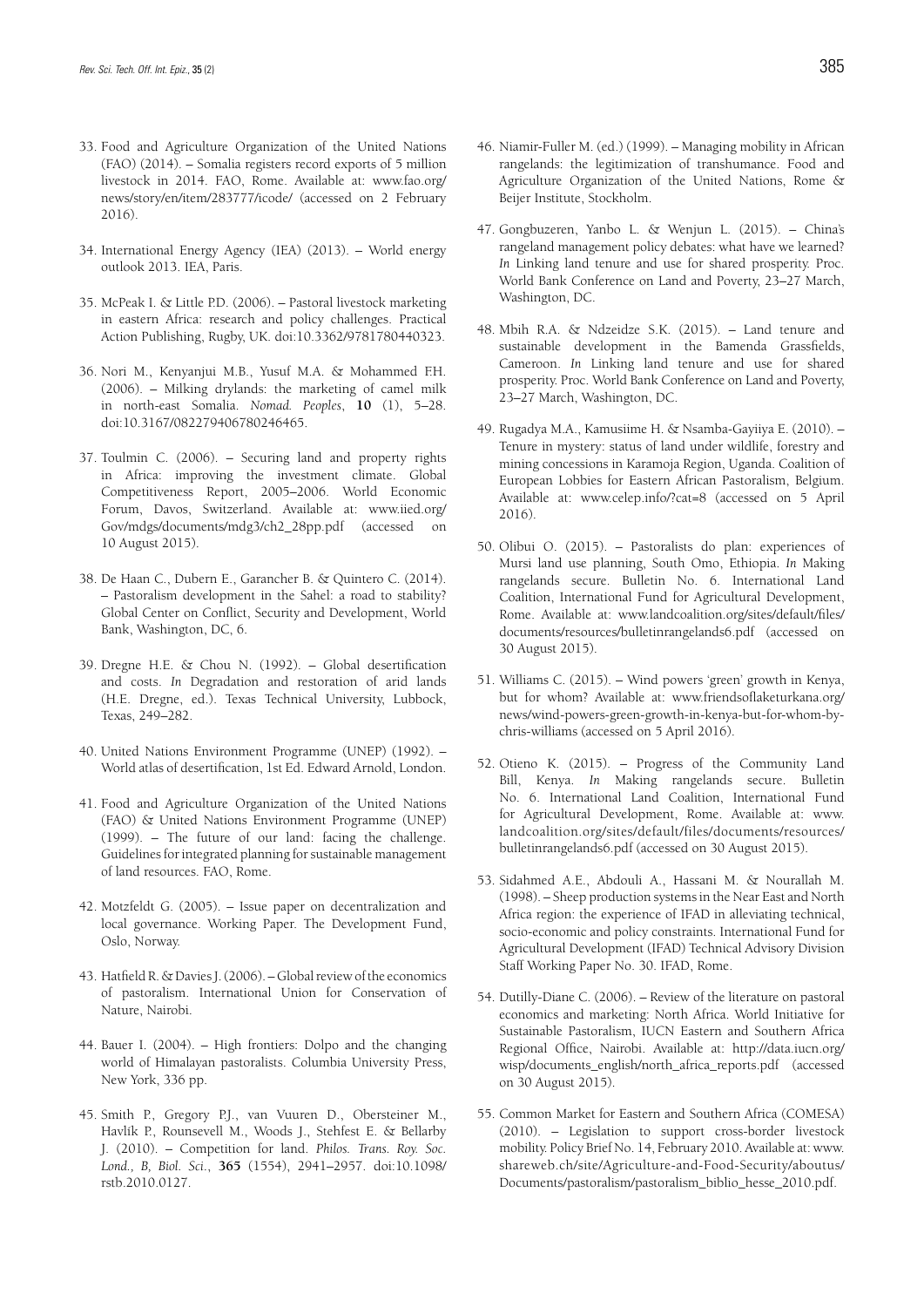- 56. Huband S., Mertens A. & McCracken D. (2004). An insecure future for transhumance in Romania. European Forum for Nature Conservation and Pastoralism. *La Cañada*, **18** (spring/ summer), 27–30.
- 57. Bekele N. & Kebede G. (2014). Rangeland degradation and restoration in semi-arid areas of southern Ethiopia: the case of Borana rangeland. *Int. J. Environ. Sci.*, **3** (2), 94–103. Available at: http://crdeep.com/wp-content/uploads/2014/06/Vol-3-2- 8-IJES1.pdf (accessed on 30 August 2015).
- 58. Dougill A. & Cox J. (1995). Land degradation and grazing in the Kalahari: new analysis and alternative perspectives. Pastoral Development Network Series, 38. Overseas Development Institute, London. Available at: www.odi.org/sites/odi.org.uk/ files/odi-assets/publications-opinion-files/5417.pdf (accessed on 5 April 2016).
- 59. Niamir-Fuller M., Kerven C., Reid R. & Milner-Gulland E. (2012). – Co-existence of wildlife and pastoralism on extensive rangelands: competition or compatibility? *Pastoralism: Res., Pol., Pract.*, **2** (1), 8. doi:10.1186/2041-7136-2-8.
- 60. Davies J., Ogali C., Laban P. & Metternicht G. (2015). Homing in on the range: enabling investments for sustainable land management. Technical Brief 29/01/2015. International Union for Conservation of Nature and Natural Resources (IUCN)/Commission on Ecosystems Management, Nairobi, 23 pp.
- 61. Galvin K.A., Reid R.S., Behnke R.H. Jr & Hobbs N.T. (eds) (2008). – Fragmentation in semi-arid and arid landscapes: consequences for human and natural systems. Springer, Dordrecht. doi:10.1007/978-1-4020-4906-4.
- 62. Ruggeri A. (2015). North Ronaldsay sheep eat seaweed and little else. BBC Earth: Britain. BBC, London. Available at: www. bbc.com/earth/story/20150924-north-ronaldsay-sheep-eatseaweed-and-little-else (accessed on 10 April 2016).
- 63. International Panel on Climate Change (IPCC) (2014). Assessment Report (AR5), WGII Report, Table 13-2, 811. IPCC, Geneva.
- 64. Shewmake S. (2008). Vulnerability and impact of climate change in South Africa's Limpopo River Basin. IFPRI Discussion Paper. International Food Policy Research Institute (IFPRI), Washington, DC. Available at: www.ifpri.org/ publication/vulnerability-and-impact-climate-change-southafricas-limpopo-river-basin (accessed on 5 August 2015).
- 65. Freier K.P., Finckh M. & Schneider U.A. (2014). Adaptation to new climate by an old strategy? Modelling sedentary and mobile pastoralism in semi-arid Morocco. *Land*, **3** (3), 917– 940. doi:10.3390/land3030917.
- 66. Cervigni R. & Morris M. (2015). Enhancing resilience in African drylands: toward a shared development agenda. World Bank, Washington, DC. Available at: www.worldbank. org/content/dam/Worldbank/document/Climate/Climate%20 and%20Poverty%20Conference/D1S4\_Cervigni\_African%20 Drylands%20CC%20Poverty%20Conference\_A.pdf (accessed on 30 August 2015).
- 67. Gerber P.A., Mottet A. & Conchedda G. (2014). Livestock interventions for building climate resilience in African drylands. *In* Proc. Food and Agriculture Organization of the United Nations (FAO) Investment Bank (TCI) Investment Days, 16–17 December, Rome. FAO, Rome. Available at: www.fao.org/fileadmin/templates/tci/pdf/Investment\_ Days\_2014/16\_December/LivestockModeling\_Drylands\_ Anne\_Mottet\_AGAL.ppsx (accessed on 30 August 2015).
- 68. Harvest Choice (2014). Chicken or cow: effects of livestock ownership on animal source foods consumption and childhood nutrition in rural Uganda. International Food Policy Research Institute, Washington, DC & University of Minnesota, St. Paul, Minnesota. Available at: https:// harvestchoice.org/node/9636 (accessed on 30 August 2015).
- 69. Beef Cattle Research Council (BCRC) (2016). Environmental footprint of beef production. BCRC, Calgary, Alberta, Canada. Available at: www.beefresearch.ca/research-topic.cfm/ environmental-footprint-of-beef-production-6 (accessed on 10 April 2016).
- 70. Henryks J. (2008). Australia Organic Market Report 2008. BFA Publication No. 08/01. Organic Research Centre, University of New England, Armidale, New South Wales, Australia. Available at: www.academia.edu/ 1879403/Australian\_organic\_market\_report\_2008 (accessed on 30 August 2015).
- 71. European Union (2005). Council Regulation (EC) No. 1698/2005 of 20 September 2005 on support for rural development by the European Agricultural Fund for Rural Development (EAFRD). *Off. J. Eur. Union*, **L277**, 21/10/2005, 1–40. Available at: http://data.europa.eu/eli/reg/2005/1698/oj (accessed on 5 April 2016).
- 72. European Forum for Conservation of Nature and Pastoralism (EFCNP) (2007). – The SAMI Project: a project for marketing of mountain agriculture products in Switzerland. World Initiative for Sustainable Pastoralism (WISP) Report. United Nations Development Programme/Global Environment Facility/International Union for Conservation of Nature.
- 73. Erb K.-H., Haberi H., Krausmann F., Lauk C., Plutzar C., Steinberger J.K., Müller C., Bondeau A., Waha K. & Pollack G. (2009). – Eating the planet: feeding and fuelling the world sustainably, fairly and humanely: a scoping study. Commissioned by Compassion in World Farming and Friends of the Earth UK. Social Ecology Working Paper No. 116. Institute of Social Ecology, Vienna. Available at: www.ciwf.org.uk/includes/documents/cm\_docs/2009/e/ eating\_the\_planet\_full\_report\_nov\_2009.pdf (accessed on 17 August 2016).
- 74. Jefatura del Estado (1995). Ley 3/95 de 23 de marzo, de Vias Pecurias. *Official State Gazette*, No. 71 of 24 March 1995.
- 75. Fuys A., Mwangi E. & Dohrn S. (2007). Securing common property regimes in a 'modernizing' world. International Land Coalition, International Fund for Agricultural Development, Rome.